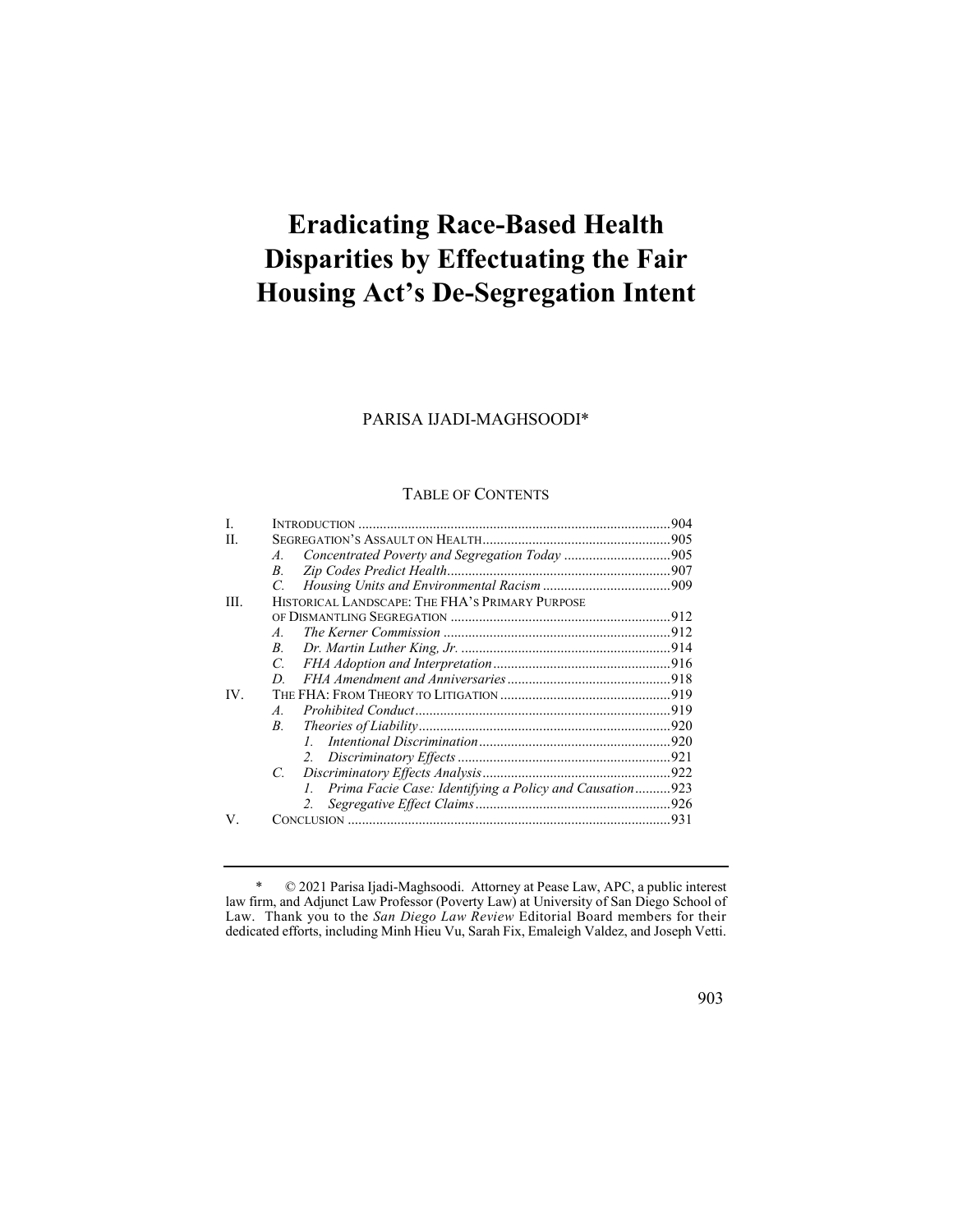#### I. INTRODUCTION

 almost a century ago."1 Yet, segregation levels today mirror those that existed "*De jure* residential segregation by race was declared unconstitutional in the  $1960s.<sup>2</sup>$ 

 Current levels of segregation are startling because, when it comes to than poverty. $3$  Today, a child's zip code is the greatest determinant of predicting residence near environmental hazards, race is more predictive their long-term outcomes and lifespan––especially for Black children, who are seven times more likely to live in a high-poverty neighborhood than white children.4

 These segregated living patterns were not created by accident. Throughout used taxpayer dollars to segregate communities.<sup>5</sup> Working in partnership only subdivisions.6 Fortunately, the Fair Housing Act (FHA)––adopted a the twentieth century, with almost surgical precision, the federal government with private entities, government-sponsored segregation utilized racebased zoning maps and low-interest federal loans for developing whitehalf century ago—prohibits the perpetuation of racial segregation.<sup>7</sup>

 1. Tex. Dep't of Hous. & Cmty. Affs. v. Inclusive Cmtys. Project, Inc., 576 U.S. 519, 529 (2015) [hereinafter *ICP*] (citing Buchanan v. Warley, 245 U.S. 60 (1917)).

 2. Jeremy E. Fiel, *Decomposing School Resegregation: Social Closure, Racial Imbalance, and Racial Isolation*, 78 AM. SOCIO. REV. 828, 828 (2013) (explaining that through the resegregation of schools, minorities attend schools with segregation levels reflective of the 1960s); *see also* Ginny G. Lane & Amy E. White, *The Roots of Resegregation: Analysis and Implications*, RACE, GENDER & CLASS, no. 3-4, 2010, at 81, 82 (stating that due to racial segregation levels, schools in some parts of nation are more segregated than in 1972).

 3. Ihab Mikati et al., *Disparities in Distribution of Particulate Matter Emission Sources by Race and Poverty Status*, 108 AM. J. PUB. HEALTH 480 (2018); *see also* Victoria Finkle et al., *Ensuring Fair Housing During the COVID-19 Pandemic*, 19 J. AFFORDABLE HOUS. 179, 187 (2020).

 *Matter Even More for Black Kids*, CITYCOMMENTARY (Oct. 29, 2018), <https://city> 4. THE ANNIE E. CASEY FOUNDATION, CHILDREN LIVING IN HIGH-POVERTY, LOW-OPPORTUNITY NEIGHBORHOODS 2 (2019); *see also* Joe Cortright, *Local Neighborhoods*  [observatory.org/local-neighborhoods-matter-even-more-for-black-kids/](https://observatory.org/local-neighborhoods-matter-even-more-for-black-kids) [[https://perma.cc/](https://perma.cc) QAV8-WSD9].

 5. *See* Valerie Schneider, *In Defense of Disparate Impact: Urban Redevelopment and the Supreme Court's Recent Interest in the Fair Housing Act*, 79 MO. L. REV. 539, 550–52 (2014). *See generally* RICHARD ROTHSTEIN, THE COLOR OF LAW: A FORGOTTEN HISTORY OF HOW OUR GOVERNMENT SEGREGATED AMERICA (2017).

 6. ROTHSTEIN, *supra* note 5, at xii, 75; *see also* Audrey G. McFarlane, *Race, Space, and Place: The Geography of Economic Development*, 36 SAN DIEGO L. REV. 295, 334 (1999).

 7. 42 U.S.C. § 3604(a) (banning discrimination in the sale or rental of housing "to any person because of *race*, *color*, religion, sex, familial status, or national origin" (emphasis added)).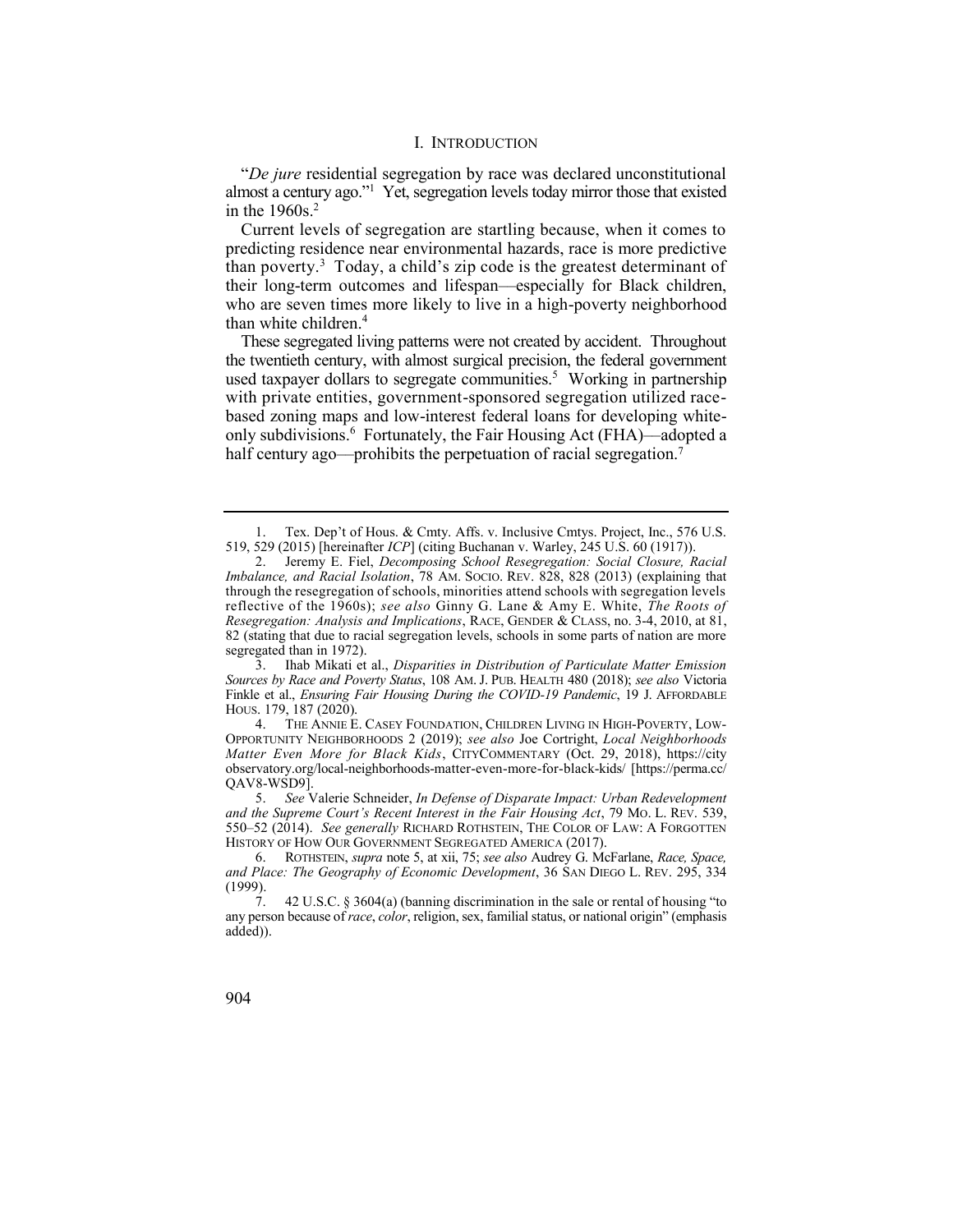This Article illustrates how Congress did not adopt this anti-segregation the FHA was a response to racial segregation.<sup>8</sup> Congress enacted the legislation in a vacuum. Rather, as the Supreme Court recently acknowledged, legislation days after Dr. Martin Luther King Jr.'s assassination and on the heels of the Kerner Commission's report, which identified segregation as the cause of unprecedented nationwide civil unrest.<sup>9</sup>

 Part II of this Article demonstrates how housing is a major determinant of health, identifies the extent to which our nation is segregated, and illustrates how segregation exacerbates health inequities among racial and ethnic lines. Part III presents the historical landscape during which the FHA was adopted to demonstrate its primary purpose of dismantling segregation, by detailing the Kerner Commission, housing justice work spearheaded by Dr. King before his assassination, and the Supreme Court's early FHA decisions. Part IV sets forth the FHA's statutory framework and presents the perpetuation-of-segregation theory of disparate-impact liability, focusing on claims against government entities. This Article concludes by arguing the time is ripe for this nation to wage a war on segregation. Such an effort is not only possible within the current legal landscape, but also necessary to effectuate the FHA's purpose at a time when the nation is at risk of deepening segregation and widening disparities due to the COVID-19 public health crisis.

## II. SEGREGATION'S ASSAULT ON HEALTH

## *A. Concentrated Poverty and Segregation Today*

 In the 100 largest metropolitan areas, two in three poor Black children Hispanic children and one in five poor white children.<sup>10</sup> Around the time live in very low-opportunity neighborhoods, compared to one in two poor the FHA was passed, a poor Black child was approximately three times more likely to live in an area of concentrated poverty than a poor white

 8. *ICP*, 576 U.S. at 528–30.

<sup>9</sup>*. Id.* 

 10. Dolores Acevedo-Garcia et al., *Racial and Ethnic Inequities in Children's Neighborhoods: Evidence from the New Child Opportunity Index 2.0*, 39 HEALTH AFFS. 1693, 1697–98 (2020). While this Article uses "Hispanic" when citing sources that use that terminology, this Article recognizes the inclusive term "Latinx" is used to describe the population commonly referred to as Hispanic/Latino. For more information on the term, see generally ED MORALES, LATINX: THE NEW FORCE IN AMERICAN POLITICS AND CULTURE (2018).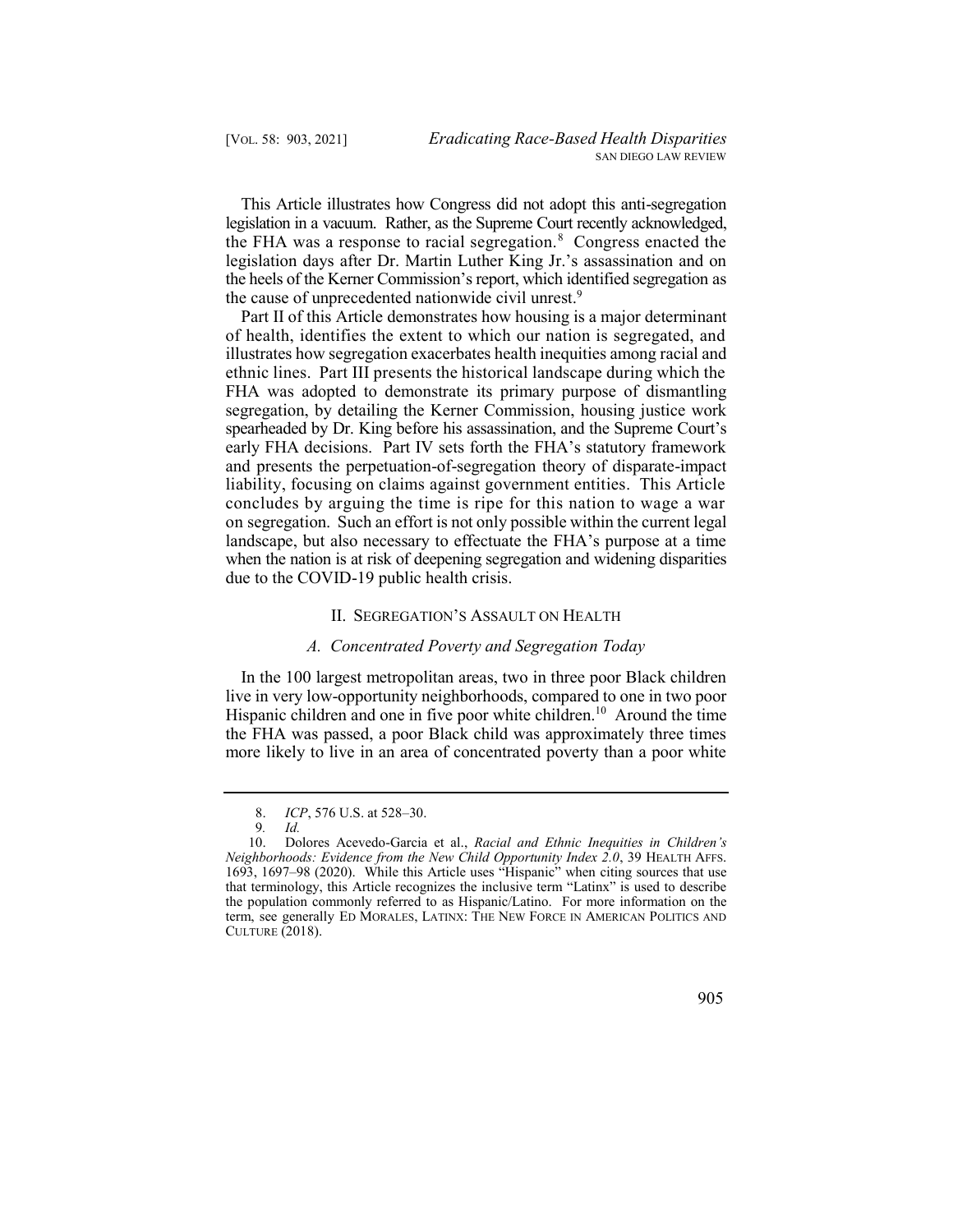child.<sup>11</sup> By 2000, this likelihood increased to seven times, and almost nine times more likely in 2010 in some communities. $^{12}$ 

 While the economic fallout from the COVID-19 pandemic is far from communities of color.<sup>13</sup> At the end of 2020, Black and Hispanic adults were experiencing more financial hardship than white adults.<sup>14</sup> Compared and Hispanic adults grew by 4% by 2020.<sup>15</sup> As of March 2021, 29% of Black 11% of white renters.<sup>16</sup> And in the first quarter of 2021, while the national over, it is predicted to have a disproportionately adverse impact on to 2017, the gap in financial well-being between white adults and Black renters and 21% of Hispanic renters were behind on rent, compared to unemployment rate was 6.1%, it was 9.7% for Black workers and 7.9% for Hispanic workers.<sup>17</sup>

 Based on past housing crises and preliminary information from the and inequality.<sup>18</sup> The adverse impacts on health and housing will be generational.<sup>19</sup> The Great Recession exacerbated racial and wealth inequality, across the nation.<sup>20</sup> A 2013 estimate found that African American families lost over half of their wealth during the Great Recession.<sup>21</sup> As a result of census tracts doubled.<sup>22</sup> Twenty-five percent of Black individuals and COVID-19 pandemic, the health crisis is likely to reinforce segregation furthered the displacement of people of color, and increased racial segregation the Great Recession, the number of individuals living in extreme poverty

16. JOINT CTR. FOR HOUS. STUD. OF HARVARD UNIV., THE STATE OF THE NATION'S HOUSING 2021, at 4 (2021).

17. *Id.* at 5.

 18. Finkle et al., *supra* note 3, at 180; *see also* MICHAEL NEAL & ALANNA MCCARGO, URB. INST., HOW ECONOMIC CRISES AND SUDDEN DISASTERS INCREASE RACIAL DISPARITIES IN HOMEOWNERSHIP, at v–vi, 12, 16 (2020).

19. Finkle et al., *supra* note 3, at 184.

 20. *See* Jarrid Green with Thomas M. Hanna, *Community Control of Land & Housing: Exploring Strategies for Combating Displacement, Expanding Ownership, and Building Community Wealth*, DEMOCRACY COLLABORATIVE, Aug. 19, 2018, at 1, 15, 34.

21. *Id.* at 34 (citing NAT'L Ass'N OF REAL EST. BROKERS, STATE OF HOUSING IN BLACK AMERICA 1 (2013)).

 22. Abraham Gutman, Katie Moran-McCabe & Scott Burris, *Health, Housing, and the Law*, 11 NE. U. L. REV. 251, 263 (2019).

 11. John A. Powell, *Understanding Structural Racialization*, 47 CLEARINGHOUSE REV. J. POVERTY L. & POL'Y 146, 150 (2013).

<sup>12.</sup> *Id.* 

<sup>13.</sup> Finkle et al., *supra* note 3, at 180.

 14. BD. OF GOVERNORS OF THE FED. RSRV. SYS., ECONOMIC WELL-BEING OF U.S. HOUSEHOLDS IN 2020, at 3 (2021) ("Less than two-thirds of Black and Hispanic adults were doing at least okay financially, compared with 80 percent of White adults and 84% of Asian adults.").

<sup>15.</sup> *Id.*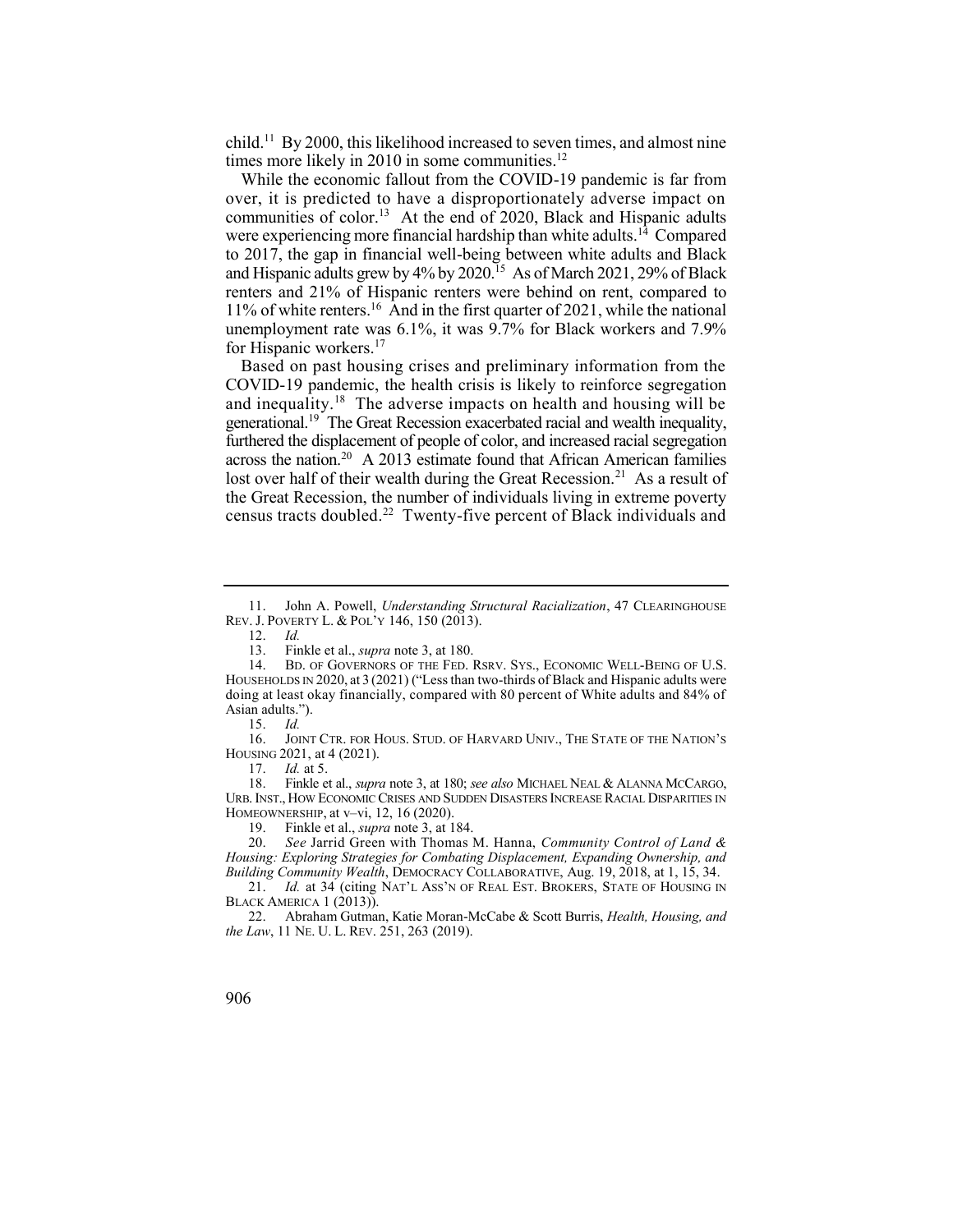17.6% of Hispanic individuals reside in these census tracts, compared to 5.5% of white [individuals.23](https://individuals.23)

 Even when government support is directed at mitigating harm from disasters, the natural disaster context illustrates.<sup>24</sup> One in three federally subsidized compared to one in seven owner-occupied homes.<sup>25</sup> Despite the intent segregation.<sup>26</sup> The Biden Administration acknowledged these disparities the funding and programs are not distributed in an equitable manner, as homes—disproportionately households of color—and one in four renteroccupied homes are in areas at high risk for harm from natural disasters, behind post-disaster housing opportunities and their choice and equal opportunity goals, implementation may further––rather than mitigate–– and, in April 2021, sought public input to address them.<sup>27</sup>

## *B. Zip Codes Predict Health*

Housing is a major determinant of health.<sup>28</sup> The link between neighborhood opportunities and health is [well-documented.29](https://well-documented.29) Neighborhood opportunities care visits.<sup>30</sup> Racially segregated neighborhoods have been linked to adverse are associated with cognitive development, educational achievement, cortisol levels, asthma-related hospitalizations, and the number of pediatric acute

30. *Id.* 

<sup>23.</sup> *Id.* 

 24. James R. Elliott, Phylicia Lee Brown & Kevin Loughran, *Racial Inequities in the Federal Buyout of Flood-Prone Homes: A Nationwide Assessment of Environmental Adaptation*, SOCIUS, Feb. 12, 2020, at 1; *see also* Junia Howell & James R. Elliot, *Damages Done: The Longitudinal Impacts of Natural Hazards on Wealth Inequality in the United States*, 66 SOC. PROBS. 448, 457 (2019).

<sup>25.</sup> THE PUB. & AFFORDABLE HOUS. RSCH. CORP. & THE NAT'L LOW INCOME HOUS. COAL., TAKING STOCK: NATURAL HAZARDS AND FEDERALLY ASSISTED HOUSING 1, 14–18  $(2021).$ <br>26.

 26. Finkle et al., *supra* note 3, at 184; Elliott, Brown & Loughran, *supra* note 24, at 2.

 27. Request for Information on FEMA Programs, Regulations, and Policies, 86 Fed. Reg. 21,325 (Apr. 22, 2021).

 28. R.A. Hahn, B.I. Truman & D.R. Williams, *Civil Rights as Determinants of Public Health and Racial and Ethnic Health Equity: Health Care, Education, Employment, and Housing in the United States*,  $4$  SSM - POPULATION HEALTH 17, 22 (2018). <br>29. Acevedo-Garcia et al., *supra* note 10, at 1693; BARBARA SARI

<sup>29.</sup> Acevedo-Garcia et al., *supra* note 10, at 1693; BARBARA SARD & DOUGLAS RICE, CREATING OPPORTUNITY FOR CHILDREN: HOW HOUSING LOCATION CAN MAKE A DIFFERENCE 11–16 (2014).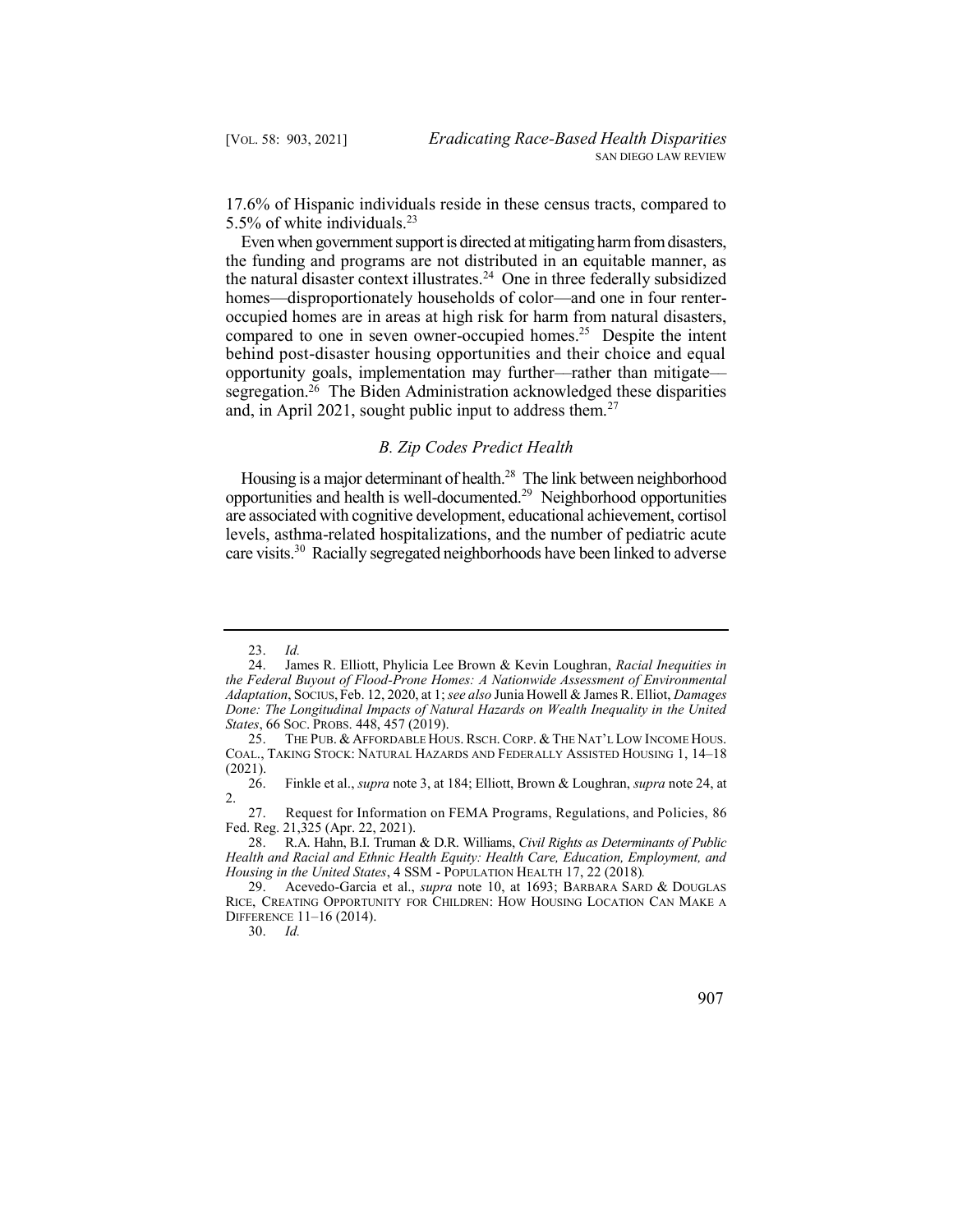health conditions, including "heart disease, obesity, tuberculosis, reduced life expectancy, depression, and infant mortality."<sup>31</sup>

 One's zip code is a stronger predictor of health than other factors, including genetics.<sup>32</sup> The longer a child spends in a neighborhood determines the extent to which that neighborhood impacts their life, including likelihood to graduate high school.<sup>33</sup>

 Toxic stress and adverse environmental factors in childhood––including disparities and lifelong physical and mental health impairments.<sup>34</sup> For adverse health outcomes. $35$  Often located in inner cities, food deserts incentivizing the presence of fast-food companies in these communities.<sup>36</sup> lack of access to open space and nutritious food––contribute to educational example, given nutritious food's role in a child's cognitive and physical development, including immune system, living in a food desert risks reflect patterns of segregation and exist due to the cumulative effects of structural racism, from white flight to the federal government financially

 While improving a child's environment may have immediate benefits— *and* long-term [outcomes.37](https://outcomes.37) A 2015 study on the moves of low-income for example "greening" may improve academic performance in inner-city, high-poverty schools, which are less green than schools serving more white, well-off students—moving to a low-poverty area improves a child's health families from public housing to low-poverty areas illustrates a 32%

 34. *See* Jack P. Shonkoff et al., *The Lifelong Effects of Early Childhood Adversity and Toxic Stress*, 129 PEDIATRICS 232, 232, 240 (2012).

 35. *See* N.Y. L. SCH. RACIAL JUST. PROJECT WITH AM. C.L. UNION, UNSHARED BOUNTY: HOW STRUCTURAL RACISM CONTRIBUTES TO THE CREATION AND PERSISTENCE OF FOOD DESERTS 27 (2012).

 36. *See id.* at 20–23; Olga Khazan, *Being Black in America Can Be Hazardous to Your Health*, ATLANTIC (Aug. 15, 2018), <https://www.theatlantic.com/magazine/archive>/ 2018/07/being-black-in-america-can-be-hazardous-to-your-health/561740/ [\[https://perma.cc/](https://perma.cc) SEY9-58WW].

 31. Gutman, Moran-McCade & Burris, *supra* note 22, at 264.

 32. Garth Graham, MaryLynn Ostrowski & Alyse Sabina, *Defeating the ZIP Code*  (Aug. 6, 2015), <https://www.healthaffairs.org/do/10.1377/hblog20150806.049730/full>/ *Health Paradigm: Data, Technology, and Collaboration are Key*, HEALTH AFFS. BLOG [<https://perma.cc/A3LY-786T>].

 33. Geoffrey T. Wodtke, David J. Harding & Felix Elwert, *Neighborhood Effects in Temporal Perspective: The Impact of Long-Term Exposure to Concentrated Disadvantage on High School Graduation*, AM. SOCIO. REV. 713, 713 (2011); Robert J. Sampson, Patrick Sharkey & Stephen W. Raudenbush, *Durable Effects of Concentrated Disadvantage on Verbal Ability Among African-American Children*, 105 PROCS. NAT'L ACAD. SCIS., 845, 846, 850–52 (2008).

 37. *See* Ming Kuo et al., *Might School Performance Grow on Trees? Examining*  F. Katz, *The Effects of Exposure to Better Neighborhoods on Children: New Evidence the Link Between "Greenness" and Academic Achievement in Urban, High-Poverty Schools*, 9 FRONTIERS PSYCH., Sept. 25, 2018, at 1, 1–2; Raj Chetty, Nathaniel Hendren & Lawrence *from the Moving to Opportunity Experiment*, 106 AM. ECON. REV. 855, 855 (2016).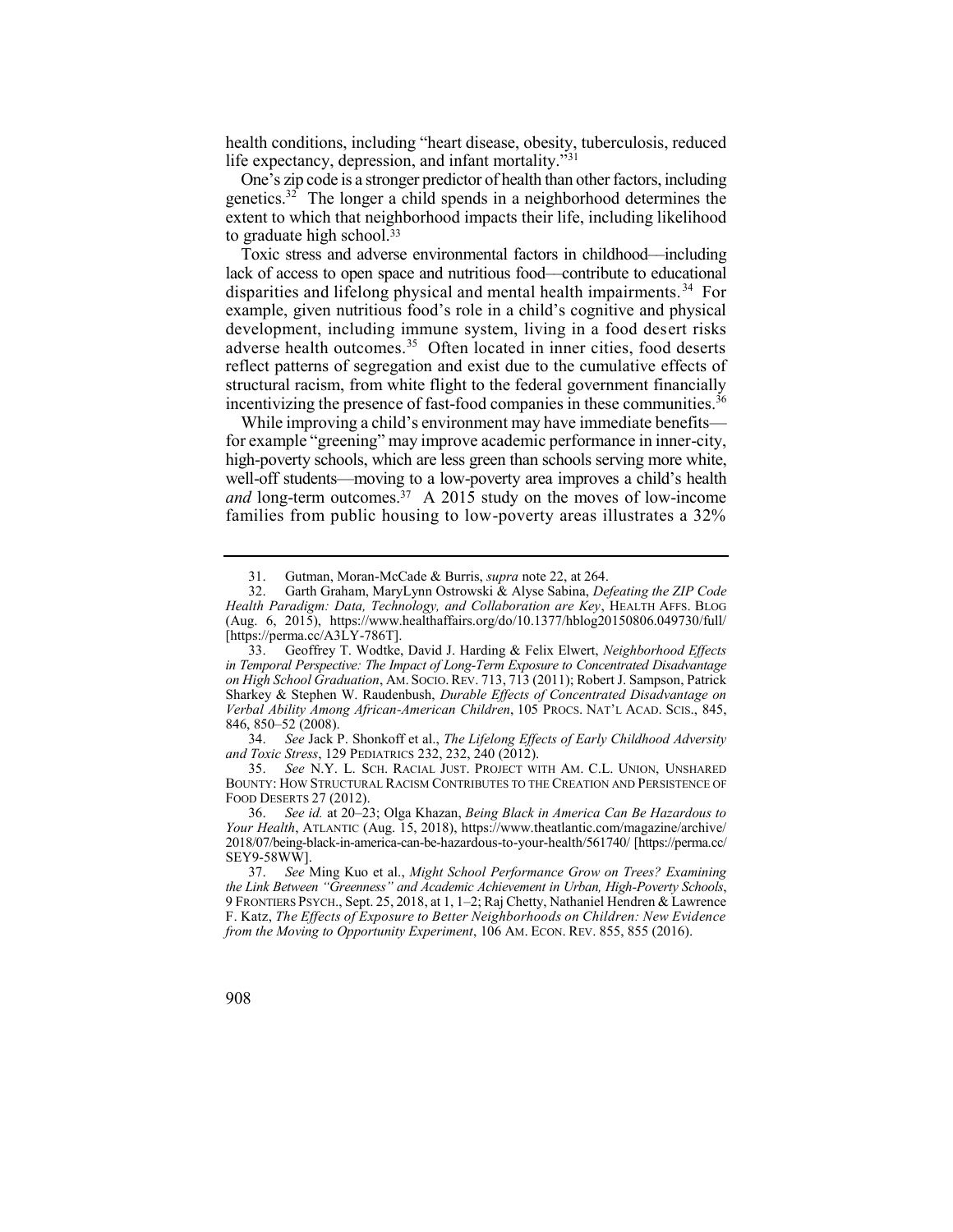increase in college attendance, a 31% increase in earnings as young adults, lifetime earnings by about \$302,000.<sup>39</sup> In turn, the resulting increased offsets the cost of the housing subsidy.<sup>40</sup> These benefits are in addition to the cycle of intergenerational poverty.<sup>41</sup> Citing a former Department of Housing and Urban Development (HUD) secretary's recognition that it Administration adopted a rule aimed at deconcentrating poverty and racial and a 30% decrease for girls in single parenting when compared to children who did not move.38 On average, the moves increased the child's taxes on higher earnings result in greater tax revenue that exponentially the societal benefits of mitigating segregative housing patterns and disrupting was "wrong" how a child's ZIP code predicts life outcomes, the Obama segregation in the nation's largest subsidized housing [program.](https://program.42)<sup>42</sup>

#### *C. Housing Units and Environmental Racism*

 Allergens and pollutants, which contribute to asthma morbidity, are found opposed to non-inner-city-homes.<sup>43</sup> Asthma disproportionately burdens in higher concentrations in inner-city homes that are often dilapidated as Black children, who are twice as likely to be readmitted to hospitals as white children.<sup>44</sup>

 Compared to white communities, communities of color receive a toxic waste and hazardous materials.<sup>45</sup> Historically, the federal government disproportionate number of permits for the placement and disposition of

39. *Id.* at 859–60.<br>40. *Id.* at 860.

<sup>45.</sup> JENNIFER BISGAIER & JENNIFER POLLAN, POVERTY & RACE RSCH. ACTION COUNCIL, THE CALL FOR ENVIRONMENTAL JUSTICE LEGISLATION: AN ANNOTATED BIBLIOGRAPHY 1 (2018) ("Since the modern environmental justice movement began in the 1980s, a series of reports as well as lawsuits and administrative complaints also have documented the ways in which people of color and low-income communities are disproportionately affected by decisions regarding the siting of hazardous facilities as well as other environmental issues. People of color are more likely to live near coal plants



 38. Chetty, Hendren & Katz, *supra* note 37, at 855, 857, 877.

*Id.* at 860.

<sup>41.</sup> *Id.* at 860, 882.

 42. U.S. DEP'T HOUS. & URB. DEV., HUD FAQS CONCERNING HUD'S NOTICE OF PROPOSED RULEMAKING: "ESTABLISHING A MORE EFFECTIVE FAIR MARKET RENT (FMR) SYSTEM; USING SMALL AREA FAIR MARKET RENTS (SAFMRS) IN HOUSING CHOICE VOUCHER PROGRAM INSTEAD OF THE CURRENT 50TH PERCENTILE FMRS" 3 (2016).

 43. *See generally* Elizabeth C. Matsui et al., *Asthma in the Inner City and the Indoor Environment*, 28 IMMUNOLOGY & ALLERGY CLINICS N. AM. 665 (2008).

 44. Andrew F. Beck et al., *Role of Financial and Social Hardships in Asthma Racial Disparities*, 133 PEDIATRICS 431, 431 (2014).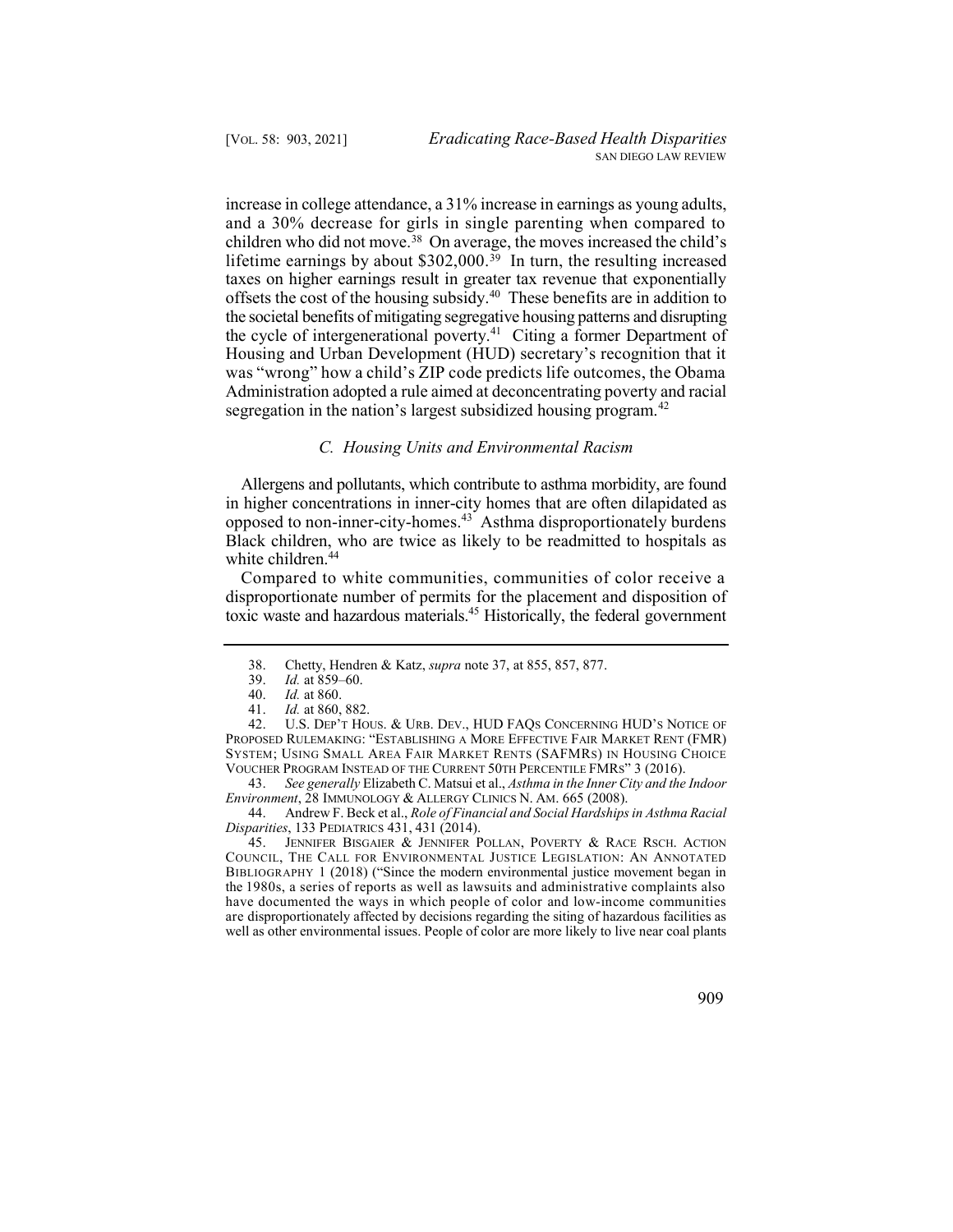imposed lower penalties against corporations that violate environmental laws in communities of color than in white neighborhoods.<sup>46</sup>

color than in white communities.<sup>47</sup> A 1987 report found that the most Toxic waste and pollution sites are more likely to be in communities of significant factor used in the placement and disposition of commercial hazardous waste sites was race, with race being a more significant factor than socio-economic status.<sup>48</sup>

non-white areas.<sup>49</sup> In response to the EPA releasing a report which identified While the Environmental Protection Agency's (EPA) mission includes ensuring that Americans have clean air and water, it has historically exercised its discretion in a manner that results in decreased regulation in majority the disparate impact hazardous waste facilities and pollution sites had on communities of color, President Clinton issued Executive Order 12898 directing the avoidance of such race-based environmental disparities; however, as of 2018, the EPA's Office of Civil Rights dismissed over 90% of complaints.<sup>50</sup>

clean air and land, and safe drinking water.<sup>51</sup> Air quality alone is linked to cancer and cardiovascular [disease.52](https://disease.52) People of color are more likely than Majority non-white communities continue to be deprived of access to white people to live close to hazardous sites, such as landfills and industrial

 48. ROBERT D. BULLARD, ENVIRONMENT AND MORALITY: CONFRONTING ENVIRONMENTAL RACISM IN THE UNITED STATES 5 (2004); COMM'N FOR RACIAL JUST., UNITED CHURCH OF CHRIST, TOXIC WASTES AND RACE IN THE UNITED STATES: A NATIONAL REPORT ON THE RACIAL AND SOCIO-ECONOMIC CHARACTERISTICS OF COMMUNITIES WITH HAZARDOUS WASTE SITES, at xiii (1987).

 49. Logan Judy, *Liberty and Environmental Justice for All? An Empirical Approach to Environmental Racism*, 53 WAKE FOREST L. REV. 739, 760 (2018) ("Controlling for extraneous variables, race is a predictor of EPA enforcement––high minority population areas receive less severe EPA enforcement.").

 and landfill sites, and experience higher rates of asthma, heart disease, lung problems, and other adverse health outcomes.").

<sup>46.</sup> *Id.* 

 47. Kathleen Bonner, *Toxins Targeted at Minorities: The Racist Undertones of "Environmentally-Friendly" Initiatives*, 23 VILL. ENV'T L.J. 89, 90–93 (2012); ROTHSTEIN, *supra* note 5, at 56 (noting that a 1991 EPA report found "a disproportionate number of toxic waste facilities were found in African American communities nationwide"); Exec. Order No. 12898, 59 Fed. Reg. 7,629 (Feb. 16, 1994); BISGAIER & POLLAN, *supra* note 45, at 2–6.

 50. Bonner, *supra* note 47, at 89, 98–100; ROTHSTEIN, *supra* note 5, at 56; Exec. Order No. 12898, 59 Fed. Reg. 7,629 (Feb. 16, 1994); BISGAIER & POLLAN, *supra* note 45, at  $2, 5.$ <br>51.

<sup>51</sup>*. See* BISGAIER & POLLAN, *supra* note 45, at 14–15.

 52. Darrell J. Gaskin et al., *No Man Is an Island: The Impact of Neighborhood Disadvantage on Morality*, INT'L J. ENV'T RSCH. PUB. HEALTH, Apr. 9, 2019, at 1, 2.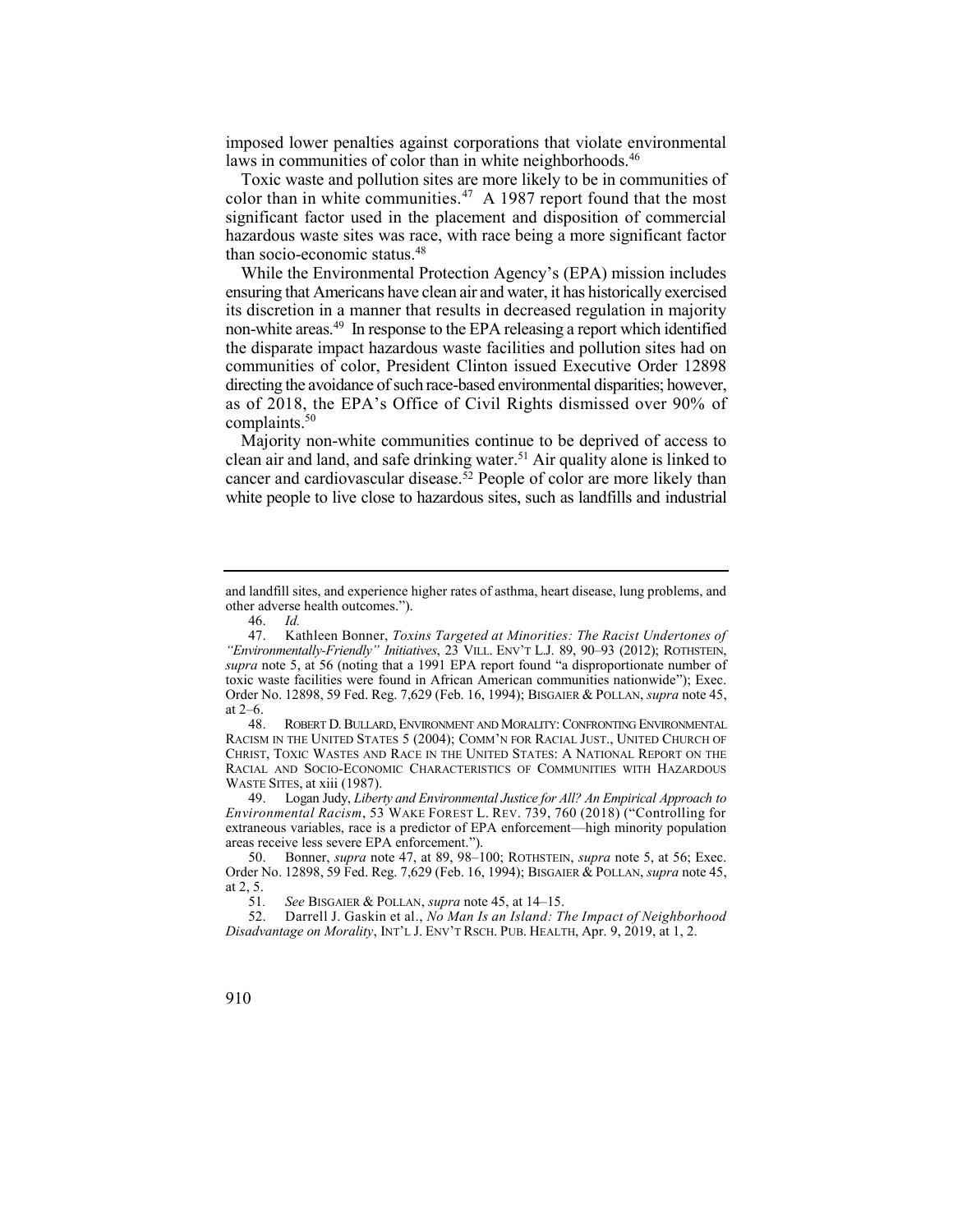facilities, and with air pollution—with race being more predictive than [poverty.53](https://poverty.53)

 Examples of environmental racism exist across the country. In North Carolina, while the state has five times the number of mostly white census tracts as compared to predominantly non-white census tracts, almost twice the number of large pollution sites operated in the predominantly non- 2010.54 In "Cancer Alley," Louisiana, which produces one-fourth of the and Black communities have a 16% higher cancer risk.<sup>55</sup> Flint, Michigan, [water.56](https://water.56) Meanwhile, city officials let GM return to using the city's former –caused its engine parts to rust.<sup>57</sup> The crisis came to light when a team of physicians identified the increased lead levels in children.<sup>58</sup> Thousands white census tracts, as compared to the mostly white census tracts, in nation's petrochemicals, the area's residents are 40% Black; Black communities live closer to the chemical plants than white communities; a once majority-white, now majority-Black city knowingly poisoned its residents through what residents trusted to be a supply of clean public water source because the new source—that was 8.6 times more corrosive were permanently harmed, including children for whom the poisoning can result in reduced intellectual ability.<sup>59</sup>

 The next sections discuss the context in which a tool for dismantling segregation, the FHA, was enacted and how the FHA can be used to address the harms of segregation, including those details in this section.

 53. Ihab Mikati et al., *supra* note 3, at 480.

 54. Spencer Banzhaf, Lala Ma & Christopher Timmins, *Environmental Justice: The Economics of Race, Place, and Pollution*, J. ECON. PERSPS., Winter 2019, at 185, 186.

 55. Julia Mizutani, *In the Backyard of Segregated Neighborhoods: An Environmental Justice Case Study of Louisiana*, 31 GEO. ENV'T L. REV. 363, 372–73 (2019).

 56. REP. OF THE MICH. C.R. COMM'N, THE FLINT WATER CRISIS: SYSTEMIC RACISM THROUGH THE LENS OF FLINT 2–4, 97, 104–05 (2017); Richard Casey Sadler & Andrew R. Highsmith, *Rethinking Tiebout: The Contribution of Political Fragmentation and Racial/Economic Segregation to the Flint Water Crisis*, ENV'T JUST., Sept. 2016, at 143, 143, 150; Tomeka M. Robinson, Garrett Shum & Sabrina Singh, *Politically Unhealthy: Flint's Fight Against Poverty, Environmental Racism, and Dirty Water*, 1 J. INT'L CRISIS & RISK COMMC'N RSCH. 303, 305, 307, 317 (2018); Laura Pulido, *Flint, Environmental Racism, and Racial Capitalism*, CAPITALISM NATURE SOCIALISM, July 27, 2016, at 1.

 57. Pulido, *supra* note 56, at 4; Robinson, Shum & Singh, *supra* note 56, at 309– 10.

 58. Robinson, Shum & Singh, *supra* note 56, at 312.

<sup>59.</sup> Pulido, *supra* note 56, at 6.

<sup>911</sup>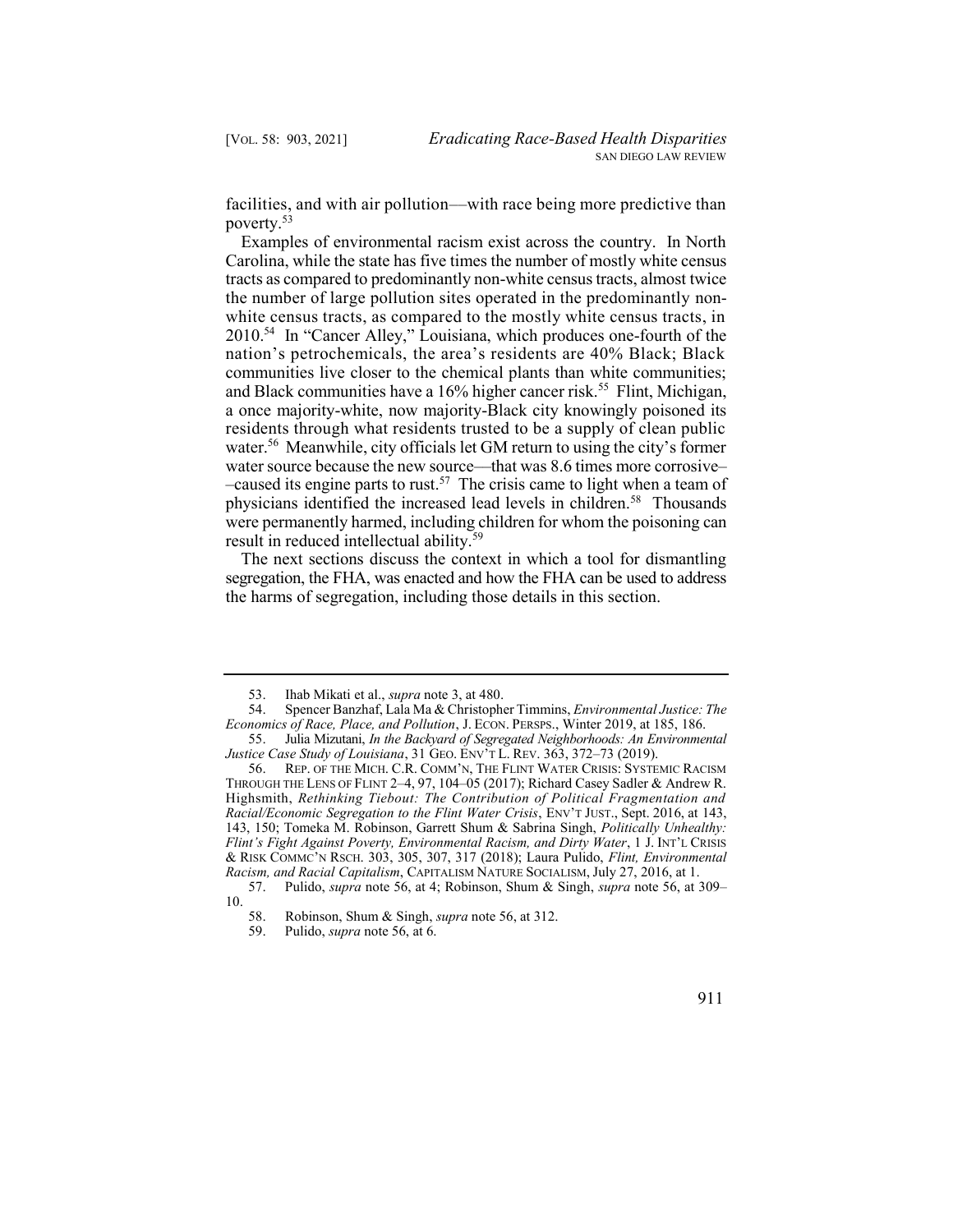## III. HISTORICAL LANDSCAPE: THE FHA'S PRIMARY PURPOSE OF DISMANTLING SEGREGATION

 During the Civil Rights Movement, passage of anti-segregation legislation excluding the Fair Housing Administration from its purview.<sup>60</sup> This section the release of the Kerner Report the month prior and Dr. King's assassination days prior, to illustrate how desegregation was the FHA's primary purpose. was far from guaranteed, with the 1964 Civil Rights Act specifically provides an overview of the events catalyzing the FHA's passage, including

## *A. The Kerner Commission*

 In July 1967, President Lyndon B. Johnson formed the National Advisory Commission on Civil Disorders ("Kerner Commission") to identify the cause of nationwide civil unrest to prevent future unrest.<sup>61</sup> In March 1968, "urban disorders" was not an organized plan or conspiracy, but rather white segregated neighborhoods.<sup>62</sup> The 300-page report opened with: the Kerner Commission released its report concluding the cause of the racism and dire conditions experienced by Black Americans living in racially

 This is our basic conclusion: Our Nation is moving towards two societies, one black, one white—separate and unequal.

Discrimination and segregation have long permeated much of American life; they now threaten the future of every American.

 Segregation and poverty have created in the racial ghetto a destructive environment totally unknown to most white Americans. What white Americans have never fully understood—but what the Negro can never forget—is that white society is deeply implicated in the ghetto. White institutions created it, white institutions maintain it, and white society condones it.<sup>63</sup>

 The report identified "grievances" underlying the civil unrest and recognized and the material benefits enjoyed by the vast majority of American citizens."<sup>64</sup> The report categorized the grievances' intensity levels, with inadequate Black residents were "demanding fuller participation in the social order

. . .

. . .

 60. Douglas S. Massey, *The Legacy of the 1968 Fair Housing Act*, 30 SOCIO. F. 571, 574 (2015).<br>61. NAT'I

 61. NAT'L ADVISORY COMM'N ON CIV. DISORDERS, REPORT OF THE NATIONAL ADVISORY COMMISSION ON CIVIL DISORDERS 1 (1968).

<sup>62.</sup> *Id.* at 4–5, 290.

<sup>63.</sup> *Id.* at 1.

<sup>64.</sup> *Id.* at 64.

<sup>912</sup>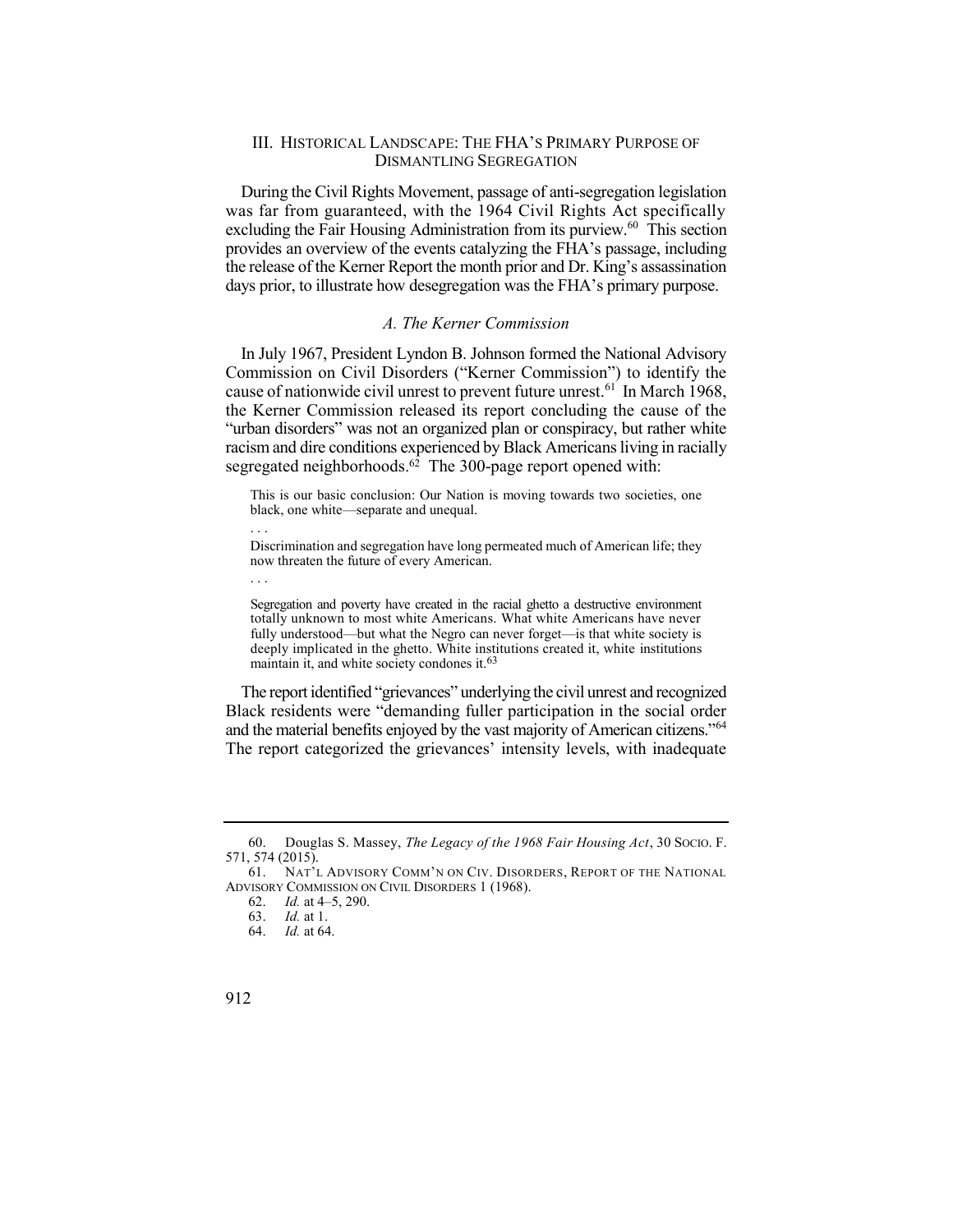housing listed in the first level of intensity, followed by inadequate education in the second level.<sup>65</sup>

 While it addressed a spectrum of subject areas, the report consistently identified segregation as the cause of inequality, especially in housing and education.<sup>66</sup> The report summary identified the removal of barriers–primarily segregation–as the primary objective for national action: "Opening up opportunities to those who are restricted by racial segregation and discrimination, and eliminating all barriers to their choice of jobs, education and housing."<sup>67</sup>

 The report summary described how segregation not only dictates the location of housing for Black families, but also the quality and cost of housing.<sup>68</sup> It detailed how discrimination prevented non-white families rents artificially high for substandard housing.<sup>69</sup> The report summary from accessing high-quality housing in low-poverty areas, and allowed landlords in high-poverty, segregated areas to gouge tenants by keeping concluded these actions forced non-white families to pay more for substandard housing in high-poverty, segregated areas. Over 40% of these families paid more than 35% of their income on rent for segregated, substandard housing. $70$ 

 Responding to inequities inherent to a segregated housing system, the Kerner Commission recommended a "federal open housing law to cover the sale or rental of all housing" and "a new thrust aimed at overcoming the prevailing patterns of racial segregation" in federal housing programs to stop concentrating poverty in areas without sufficient public sources to meet needs.<sup>71</sup>

 The report repeatedly referenced *Brown v. Board of Education* and the its decision*,* testified before the Kerner [Commission.72](https://Commission.72) The report concluded unacceptability of a separate, unequal society. Dr. Kenneth Clark, one of the psychologists behind the famous doll test the Supreme Court cited in

 72. NAT'L ADVISORY COMM'N ON CIV. DISORDERS, *supra* note 61, at 13, 303. Citing the doll test, the Supreme Court found the segregation of children "generates a feeling



<sup>65.</sup> *Id.* at 4.

<sup>66.</sup> *Id.* 

 67. NAT'L ADVISORY COMM'N ON CIV. DISORDERS, REPORT OF THE NATIONAL ADVISORY COMMISSION ON CIVIL DISORDERS: SUMMARY OF REPORT 20 (1968).

<sup>68.</sup> *Id.* at 24.

<sup>69.</sup> *Id.*  70. *Id.* 

<sup>71.</sup> *Id.*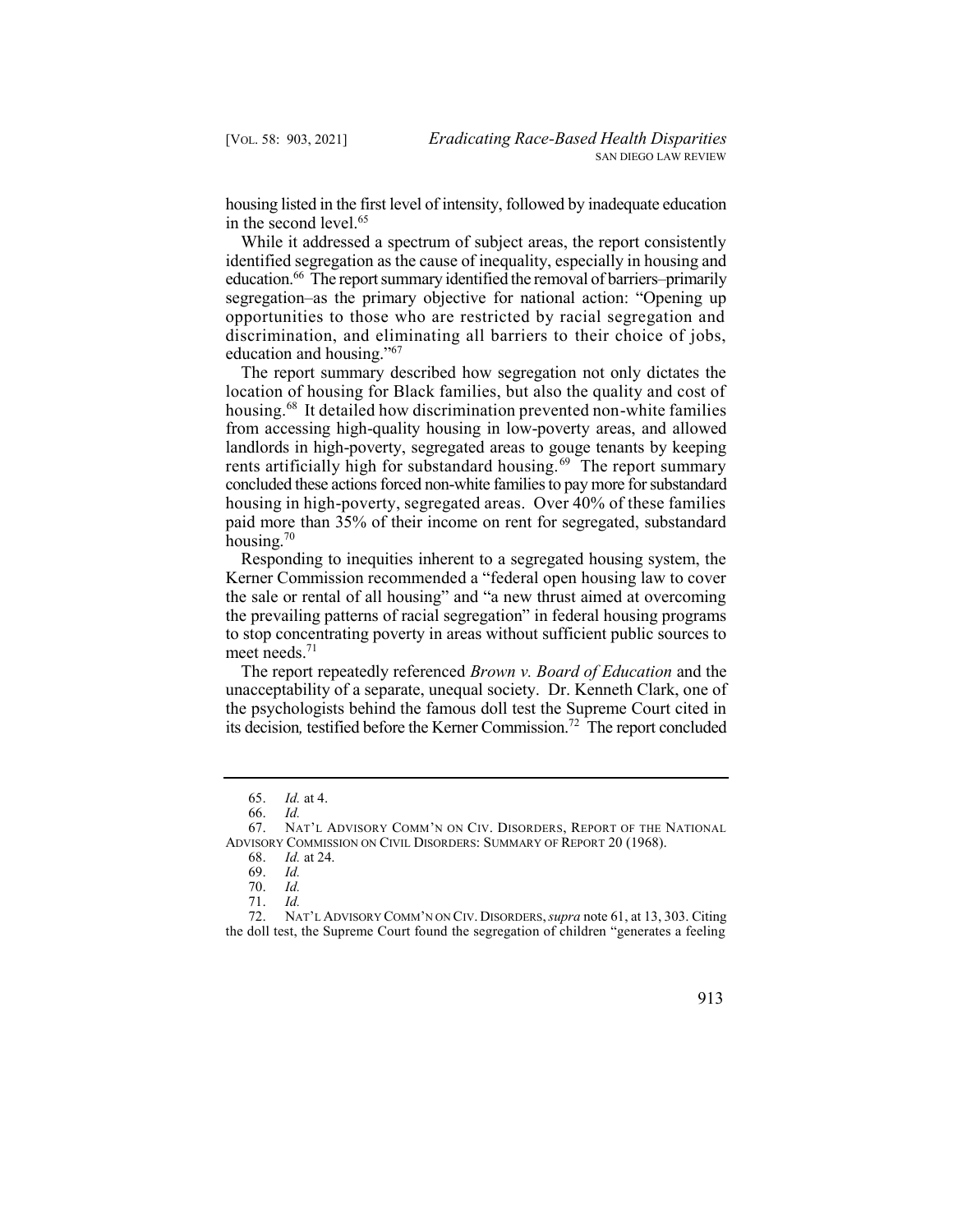with Dr. Clark's testimony calling for immediate action and remarking on recommendations, and then taking no [action.](https://action.73)<sup>73</sup> The report urged the schools because "[n]o matter how great the effort toward desegregation" many children will not attend integrated schools within their school the nation's pattern of commissioning studies on racial unrest, reviewing nation to increase efforts to eliminate education segregation to eradicate the harms cited in *Brown,* and set forth numerous educational recommendations, including urgent investments to mitigate the inequality in segregated careers. 74

 federal fair housing legislation, the report's deficiencies––although beyond the scope of this Article––cannot be [denied.75](https://denied.75) While the report detailed the harms of segregation and recommended

# *B. Dr. Martin Luther King, Jr.*

By the time of his assassination in April 1968, Dr. King was strongly associated with fair housing due to his work in Chicago.<sup>76</sup>

articles he authored.<sup>77</sup> Dr. King wrote of discrimination, segregation, and federal [loans.78](https://loans.78) He addressed worsening segregation in *Where Do We Go*  Dr. King's dedication to fair housing is well documented in books and the federal government's explicit role granting home ownership through *From Here: Chaos or Community?,* declaring "[s]lums are worse" and Black children "attend more thoroughly segregated schools today than" when the Court decided *Brown* in 1954*.*  79

 In 1966, Dr. King moved his family to Chicago, one of the nation's most practices and economic justice.<sup>80</sup> As a co-leader of the Chicago Freedom racially segregated cities, to draw attention to discriminatory housing

 of inferiority as to their status in the community that may affect their hearts and minds in a way unlikely ever to be undone." Brown v. Bd. of Educ., 347 U.S. 483, 494 (1954).

<sup>73.</sup> NAT'L ADVISORY COMM'N ON CIV. DISORDERS, *supra* note 61, at 265.

<sup>74.</sup> *Id.* at 242–44.

 75. For example, the report underemphasizes the role structural racism played in disadvantaging Black individuals while benefitting, including through government assistance, whites; omits significant events of white-initiated civil unrest and white terror campaigns; and regurgitates race-based narratives from the Moynihan Report. *See generally id.* 

 76. Monroe H. Little, Jr., *More Than a Dreamer: Remembering Dr. Martin Luther King, Jr*., 41 IND. L. REV. 523, 534 (2008).

 77. *See id.* at 530 (noting that Dr. King authored five books between 1957 and 1968).

 78. *See id.* at 530–31.

 79. *Id.* at 530 (quoting MARTIN LUTHER KING, JR., WHERE DO WE GO FROM HERE: CHAOS OR COMMUNITY? 35–36 (1968)).

 80. *Id.* at 530–31 (noting that Dr. King's "reception in Chicago was none too cordial" and "the public reception they received in Chicago was much worse than in the South, the politics more corrupt, and the threat of violence more dire").

<sup>914</sup>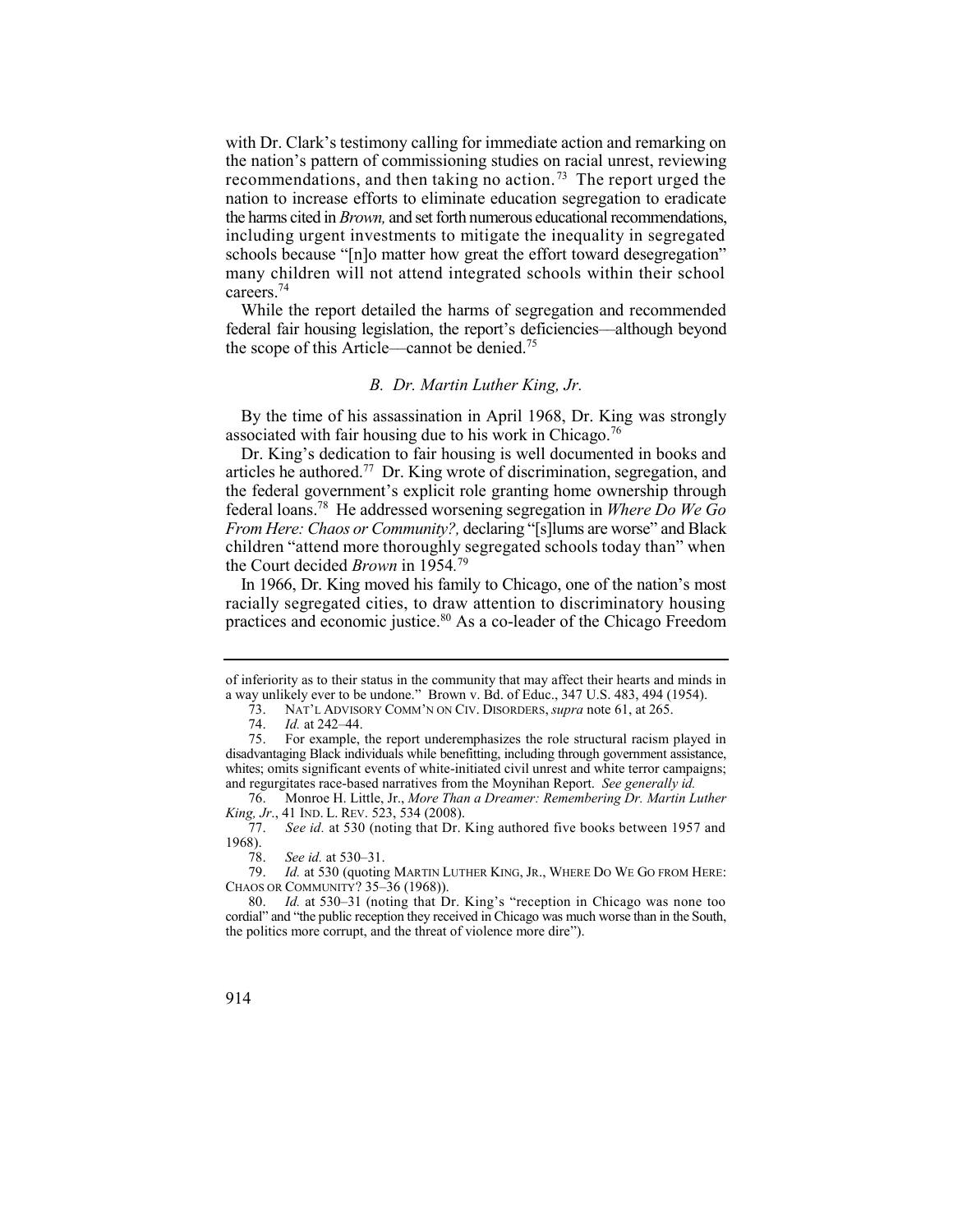Movement, he worked on fair housing through a campaign centered on "open housing" or one's right to live where they wish.<sup>81</sup>

 At the time, discrimination and exclusionary housing practices reinforced high-poverty, segregated areas.<sup>82</sup> The Federal Housing Administration's patterns of residential segregation—created through the issuance of federal loans—and prevented Black families from accessing homes outside of discriminatory practices, including issuing low-interest rate loans to white families to the exclusion of Black families, laid the groundwork for predatory home sale practices targeted at Black families.<sup>83</sup>

 Because Black families could not get loans from most financial institutions families.<sup>84</sup> Sales agents sold installment contracts for houses priced at payment.<sup>85</sup> These predatory transactions caused unjust evictions with no paying less for equivalent property through federal loans.<sup>86</sup> During the due to discriminatory practices, realtors and sales agents preyed on Black twice or triple their value, with title only transferring upon full and final accrued equity, and fifteen to twenty years of inflated monthly payments that families could afford only through multiple jobs and often additional tenants, which gave rise to "overcrowding" allegations from white neighbors 1950s, approximately 85% of Black families in Chicago bought their homes through these contracts.<sup>87</sup>

 Through the Chicago Freedom Movement, Dr. King brought attention like the predatory sales contracts, were priced far above market value.<sup>88</sup> In July 1966, before a crowd of 30,000 people, Dr. King declared: "This to these practices as well as the dilapidated conditions of apartments, which

 (Oct. 23, 2018), <https://nlihc.org/resource/chicago-freedom-movement>[<https://perma.cc>/  *Testing Played a Role in the Civil Rights Movement*, EQUAL RTS. CTR. (Jan. 21, 2019), 81. *See id.*; *The Chicago Freedom Movement*, NAT'L LOW INCOME HOUS. COAL. J526-D6UU]; Aastha Uprety, *Martin Luther King, Jr.'s Fair Housing Legacy: How*  <https://equalrights>[center.org/martin-luther-king-fair-housing/](https://center.org/martin-luther-king-fair-housing) [[https://perma.cc/3WCC-](https://perma.cc/3WCC)KHS4].<br>82.

<sup>82.</sup> *See* ROTHSTEIN, *supra* note 5, at 63–99.

<sup>83.</sup> *Id.* 

 84. *See id.* at 95–97.

 85. *See id.* at 96; *The Chicago Freedom Movement*, *supra* note 81.

 86. *See* ROTHSTEIN, *supra* note 5, at 96–97; *see also* Dmitri Mehlhorn, *A Requiem for Blockbusting: Law, Economics, and Race-Based Real Estate Speculation*, 67 FORDHAM L. REV. 1145, 1150–53 (1998).<br>87. See ROTHSTEIN, si

<sup>87.</sup> *See* ROTHSTEIN, *supra* note 5, at 98.

 88. *The Chicago Freedom Movement*, *supra* note 81 ("[M]any of the apartments were rat-infested, without heat, dangerous, not regularly repaired by landlords, and extremely overpriced.").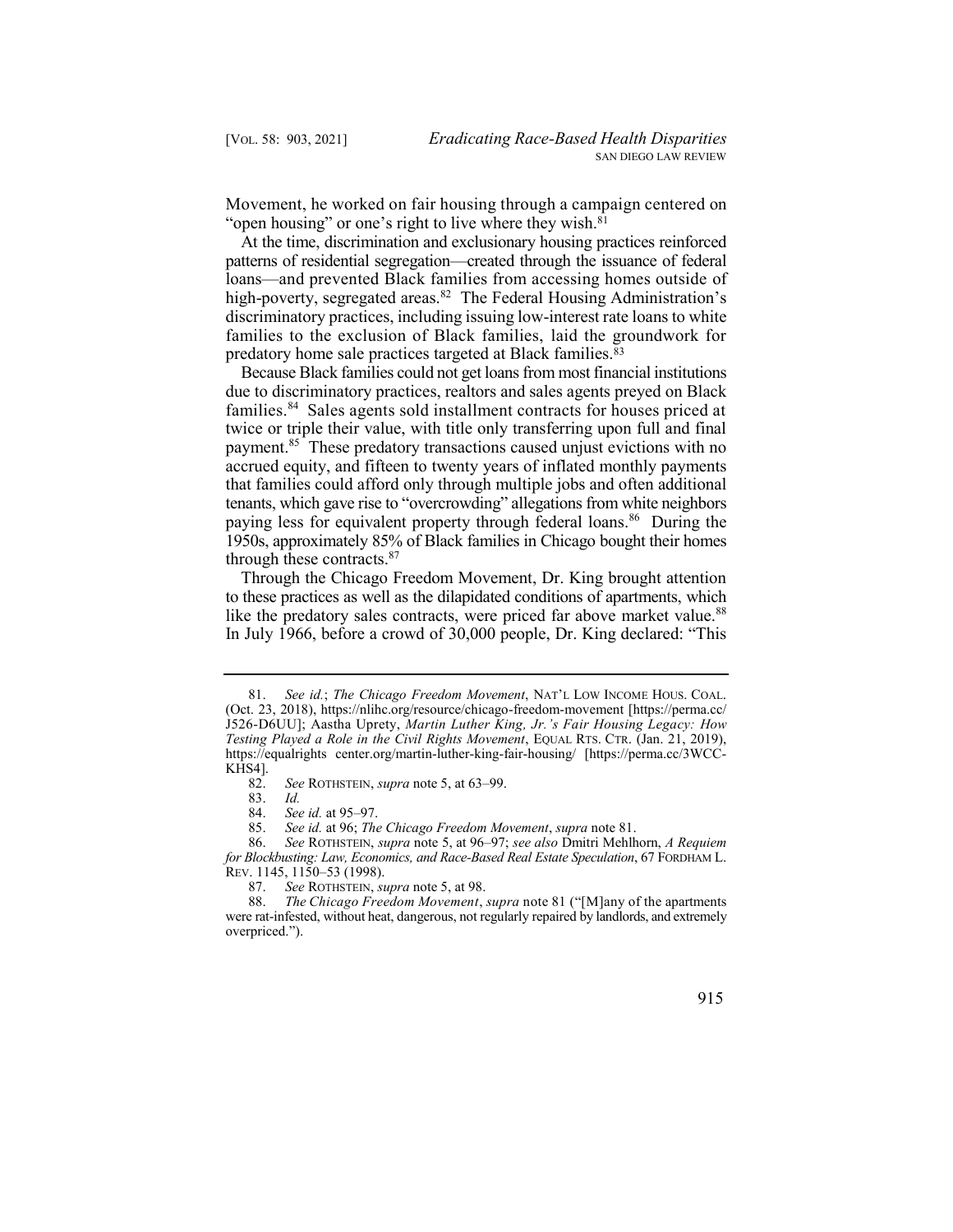end slums."<sup>89</sup> The following month, he led a housing justice march through Marquette Park, a white Chicago neighborhood.<sup>90</sup> The backlash from both hostile than what he experienced in the South.<sup>91</sup> In August 1966, Dr. King reached an agreement with Chicago's mayor, under which the Chicago Housing Authority agreed to build public housing in predominantly white day we must decide to fill up the jails of Chicago, if necessary, in order to of these events included white-led violence, which he detailed as more neighborhoods and the Mortgage Bankers Association agreed to end its discriminatory practices.<sup>92</sup> Dr. King declared that Chicago was at last an open city.93

 Two years later in 1968, upon Dr. King's assassination, the nation again erupted with social unrest.<sup>94</sup>

## *C. FHA Adoption and Interpretation*

 Despite its failure to pass fair housing legislation when it was introduced two years prior, Congress enacted the FHA six days after Dr. King's assassination.<sup>95</sup> President Johnson pushed for its passage as a memorial to Dr. King.<sup>96</sup>

the Rules Committee where it was destined to fail.<sup>97</sup> Upon Dr. King's death, twenty-one House Republicans changed directions to support the legislation.<sup>98</sup> legislation, broke ranks to be the deciding vote of support.<sup>99</sup> The member At the time of Dr. King's assassination, the FHA was under review in In turn, a Rules Committee member, whose constituents were against the

95. *Id.* at 383–84; *ICP*, 576 U.S. at 530; Schneider, *supra* note 5, at 553.

 89. *50 Years Ago: MLK Jr.'s Speech at Soldier Field, March to City Hall with Demands for Daley*, CHI. TRIB. (July 10, 2016, 4:19 PM),<https://www.chicagotribune.com/news/ct>martin-luther-king-jr-1966-speech-chicago-20160706-story.html [\[https://perma.cc/F44A-](https://perma.cc/F44A)

 (Aug. 31, 2016), [https://www.blackpast.org/african-american-history/chicago-freedom-](https://www.blackpast.org/african-american-history/chicago-freedom)QAA8].<br>90. 90. *See* Samuel Momodu, *Chicago Freedom Movement (1965–1967)*, BLACKPAST movement-1965-1967/ [[https://perma.cc/QNQ4-HJNY\]](https://perma.cc/QNQ4-HJNY).

<sup>91.</sup> *See id.* 

<sup>92.</sup> *Id.*; Uprety, *supra* note 81.

 93. *50 Years Ago: MLK Jr.'s Speech at Soldier Field, March to City Hall with Demands for Daley*, *supra* note 89.

 94. *See* Jenna Raden, *Fragmenting Local Governance and Fracturing America's Suburbs: An Analysis of Municipal Incorporations and Segregative Effect Liability Under the Fair Housing Act*, 94 TUL. L. REV. 365, 383 (2020).

 96. Little, Jr., *supra* note 76, at 534.

 97. *See* Kimberly Harrison, Charlene L. Smith & Jamie Baron Rodriguez, *John B. Anderson: The Exemplary Dark Horse*, 34 NOVA L. REV. 347, 359 n.82 (2015); *see also*  Massey, *supra* note 60, at 574 ("[T]he prospects for passage seemed bleak as 1968 dawned.").

<sup>98.</sup> Massey, *supra* note 60, at 575.<br>99. *Id.*; Harrison, Smith & Rodrigu

 99. *Id.*; Harrison, Smith & Rodriguez, *supra* note 97, at 360.

<sup>916</sup>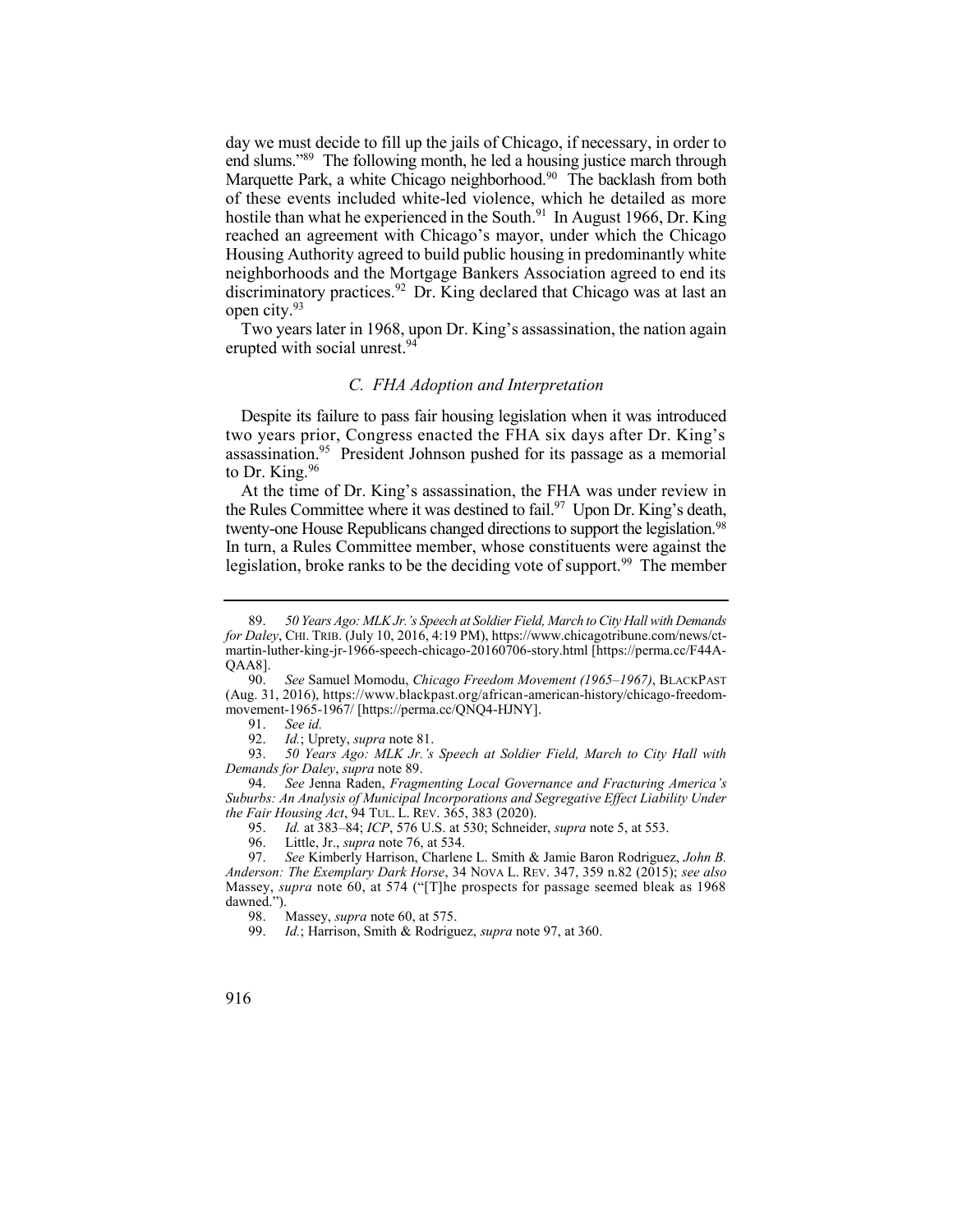to do so due to discrimination.<sup>100</sup> After President Johnson signed the the fair housing work of Dr. King and the Kerner Commission's shared a personal story involving a young Black man who sought to have his family live in the same community where he worked, but was unable FHA, FHA co-drafter Senator Walter Mondale attributed its passage to recommendations.101

The legislative record illustrates the FHA's desegregation purpose.<sup>102</sup> the existing patterns of racially segregated housing,"<sup>103</sup> and declared "the and balanced living patterns.'"104 Supporting the legislation, Senator Senator Mondale emphasized citywide problems are "directly traceable to reach of the proposed law was to replace the ghettos 'by truly integrated Jacob Javits explained discriminatory housing practices harm the "whole community" and not only "[t]he person on the landlord's blacklist."<sup>105</sup>

the FHA's primary purpose of ending segregation.<sup>106</sup> In 1972, the Court tenants.<sup>107</sup> The tenants claimed injuries from the loss of "social benefits During the following decade, the Supreme Court explicitly recognized decided its first FHA case, *Trafficante v. Metropolitan Life Insurance Company*, where two tenants in an 8,000 person, 1% Black apartment complex challenged their landlord's rental policy of excluding non-white of living in an integrated community" and "missed business and professional advantages which would have accrued if they had lived with members of minority groups."<sup>108</sup>

 While the tenants were not excluded by the discriminatory rental policy had standing based on "the loss of important benefits from interracial and thus not the object of the discriminatory practice, the Court held they

 100. Harrison, Smith & Rodriguez, *supra* note 97, at 361.

 *the Full Promise of Civil Rights*, NATION (Apr. 23, 2021), [https://www.thenation.com/article/](https://www.thenation.com/article) activism/walter-mondale-housing/ [<https://perma.cc/2EDV-QLF5>]; 114 CONG. REC. 9493 101. John Nichols, *Walter Mondale's Decades-Long Crusade for Fair Housing and*  (1968).

 102. *See* 114 CONG. REC. 2276, 2706 (1968).

 103. *Id.* at 2276; *see also* Trafficante v. Metro. Life Ins. Co.*,* 409 U.S. 205, 210 (1972).

 104. *Trafficante*, 409 U.S. at 211 (quoting 114 CONG. REC. 3422 (1968)).

 105. *Id.* (citing 114 CONG. REC. 2706 (1968)).

<sup>106.</sup> *Id.* at 209–10.

<sup>107.</sup> *Id.* at 206–08.

 108. *Id.* [at 208 \(](https://1.next.westlaw.com/Link/Document/FullText?findType=Y&serNum=1972127216&pubNum=0000780&originatingDoc=Iaf0b0270417a11e8a70fc9d8a0b2aef5&refType=RP&fi=co_pp_sp_780_210&originationContext=document&transitionType=DocumentItem&contextData=(sc.Search)#co_pp_sp_780_210)"they had suffered embarrassment and economic damage in social, business, and professional activities from being 'stigmatized' as residents of a 'white ghetto'").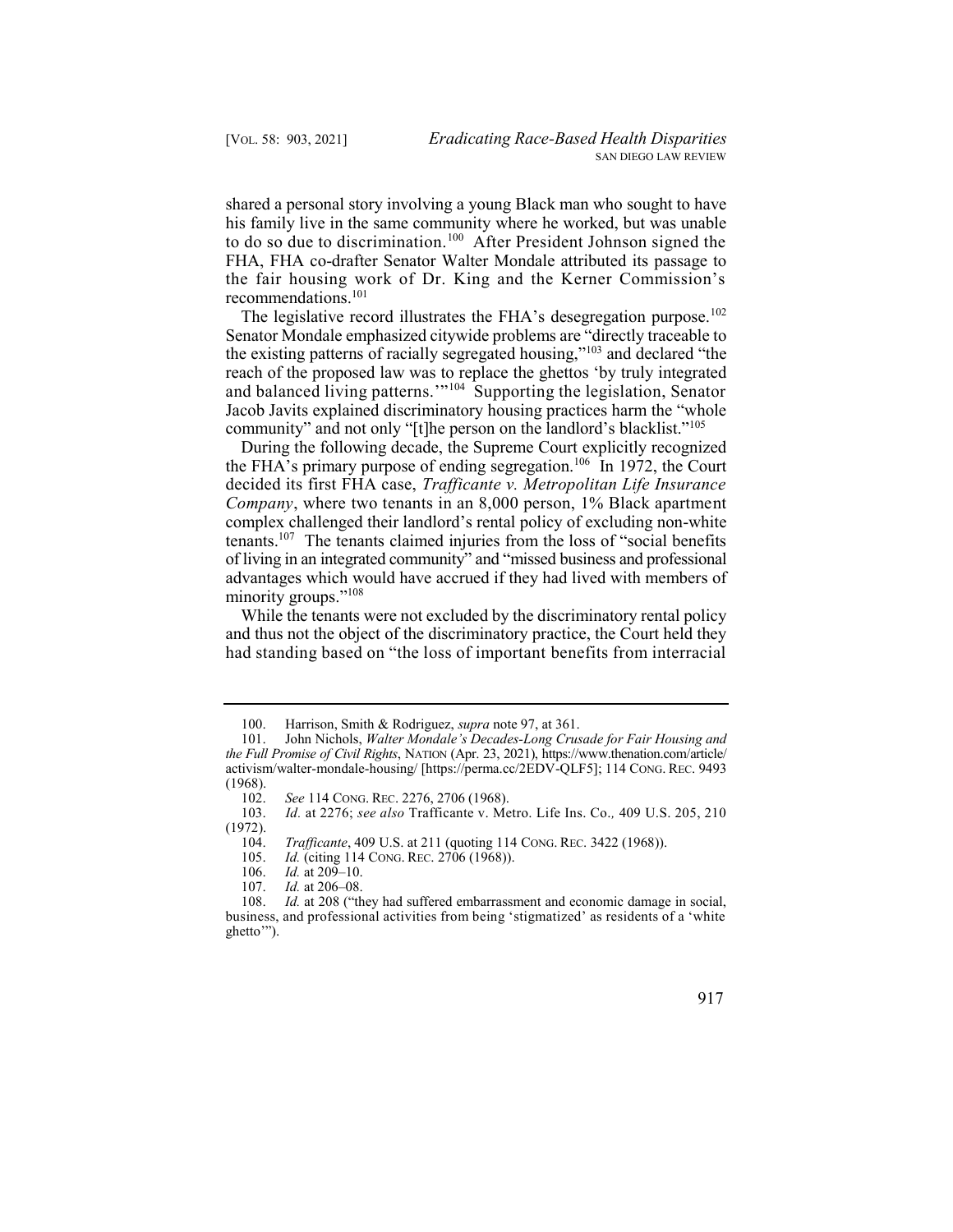associations."<sup>109</sup> In reaching this conclusion, the Court relied on the and Javits's statements.<sup>110</sup> The Court also gave weight to HUD's determination Act.<sup>111</sup> The Court recognized the FHA's purpose of ending racial segregation congressional record from the FHA's adoption, including Senators Mondale's that the tenants were "aggrieved persons within the jurisdiction" of the required any individual harmed by discriminatory housing practices––"not only those against whom a discrimination is directed"––have standing to sue. $^{112}$ 

standing to challenge racial steering practices.<sup>113</sup> In *Gladstone Realtors* victims of discrimination to bring FHA challenges.<sup>114</sup> The plaintiffs included to segregated as a result of racial steering.<sup>115</sup> The Court found the residents' have standing.<sup>116</sup> The Court discussed the harms of segregation, citing the Seven years later, the Court held a neighborhood and its residents had *v. Village of Bellwood*, the Court held that Congress intended for indirect residents of a neighborhood they claimed was transforming from integrated claims, based on harm through deprivation of "the social and professional benefits of living in an integrated society," sufficient under the FHA to Kerner Commission and Senator Mondale's remarks.<sup>117</sup>

#### *D. FHA Amendment and Anniversaries*

patterns" that continued to exist.<sup>118</sup> The amendment's sponsor, Senator In 1988, by amending the FHA to protect disability and familial status, Congress recognized the harms from the "highly segregated housing Kennedy, stated: "[S]egregation is the primary obstacle to meaningful school integration. And as businesses move away from the urban core, housing discrimination prevents its victims from following jobs to the suburbs, impeding efforts to reduce minority unemployment."<sup>119</sup>

<sup>109.</sup> *Id.* at 209–10.

<sup>110.</sup> *Id.* at 210–11.

<sup>111.</sup> *Id*. at 210.

<sup>112.</sup> *Id.* at 211–12.<br>113. Gladstone. Re

 113. Gladstone, Realtors v. Vill. of Bellwood, 441 U.S. 91, 92 (1979).

 114. *Id.* at 126 ("Anyone claiming to have been injured by a discriminatory housing practice, even if not himself directly discriminated against, is authorized to seek redress under § 810.").

<sup>115.</sup> *Id.* at 95<br>116. *Id.* at 11.

<sup>116.</sup> *Id.* at 111, 115.<br>117. *Id.* at 109–10, 1

Id. at 109–10, 111 & n.24.

 118. Megan Haberle, *Introducing HUD's Implementation of the Fair Housing Act's Discriminatory Effects Standard*, 47 CLEARINGHOUSE REV. J. POVERTY L. & POL'Y 211, 212 (2013).

<sup>119.</sup> *Id.*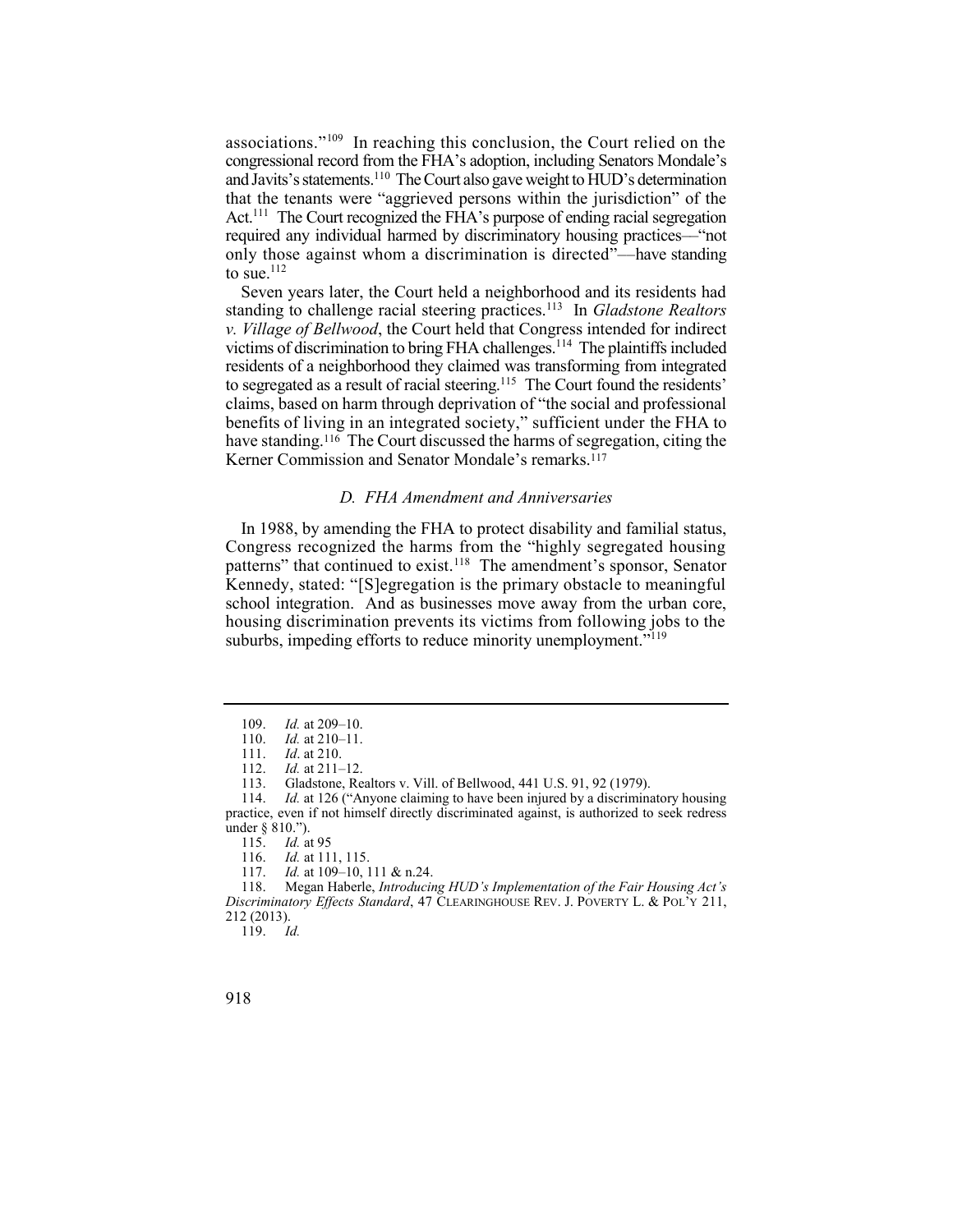At the FHA's 40th anniversary, the House of Representatives stated: "[T]he intent of Congress in passing the [FHA] was broad and inclusive, to advance equal opportunity in housing and achieve racial integration for the benefit of all people in the United States."<sup>120</sup>

 In 2015, fifty years after Congress adopted the FHA, the Court cited the obtaining better housing and moving to integrated communities."<sup>121</sup> The Kerner Commission's grim prophecy that '[o]ur Nation is moving toward Kerner Commission's findings on segregation, unequal housing, and how "both open and covert racial discrimination prevented black families from Court concluded: "The FHA must play an important part in avoiding the two societies, one black, one white—separate and unequal.'"<sup>122</sup>

### IV. THE FHA: FROM THEORY TO LITIGATION

 theories of FHA liability––intentional discrimination and discriminatory This section identifies the actions the FHA prohibits, briefly delineates effects, including disparate impact and segregative effect––and sets forth evidentiary standards for perpetuation of segregation claims.

## *A. Prohibited Conduct*

segregation.<sup>123</sup> Under the FHA, it is unlawful to make unavailable dwellings choices in a community or neighborhood.124 The FHA also contains a remove those barriers.<sup>125</sup> While relevant to this Article, this mandate is The FHA prohibits discrimination in housing and the perpetuation of because of race; reinforce or perpetuate segregated housing patterns; engage in unlawful steering practices; and restrict choice in a way that perpetuates segregated housing patterns and discourages or obstructs mandate requiring recipients of federal funds to affirmatively further fair housing, under which recipients must not only analyze their programs and services to determine the existence of fair housing barriers, they also must not addressed here.

124. *Id.* § 3604(a); 24 C.F.R. §§ 100.50, 100.70 (2000).<br>125. *See* 42 U.S.C. § 3608(e)(5).



<sup>120. 154</sup> CONG. REC. 6002 (2008).<br>121. ICP. 576 U.S. at 530.

*ICP*, 576 U.S. at 530.

<sup>122.</sup> *Id.* at 546.<br>123. 42 U.S.C.

<sup>42</sup> U.S.C. §§ 3601–3619.

 125. *See* 42 U.S.C. § 3608(e)(5).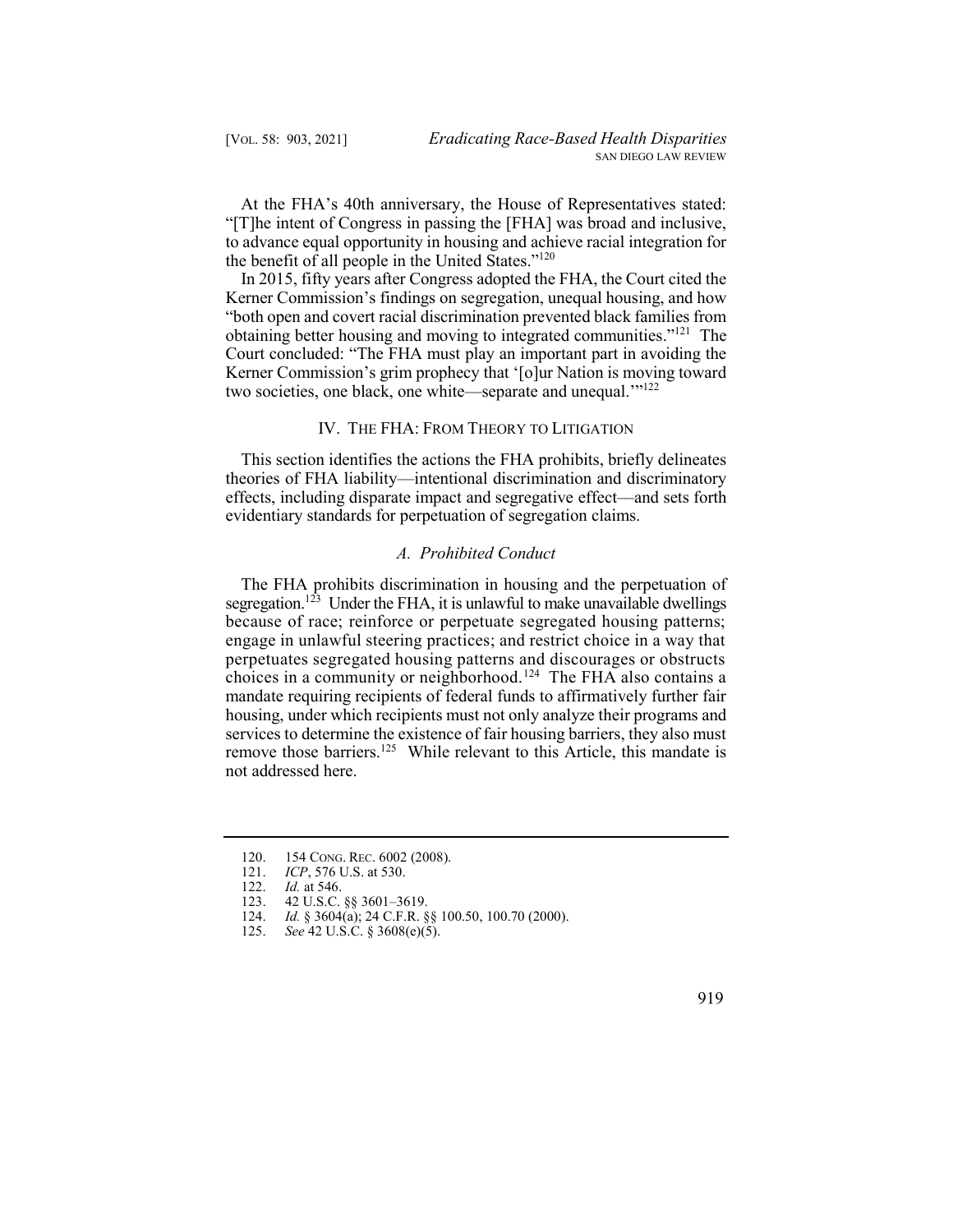## *B. Theories of Liability*

 housing practice has occurred or is about to occur, the FHA authorizes a court to grant injunctive relief, an order enjoining the defendant from engaging in such practice, or other such affirmative actions as may be Regardless of the theory of liability, upon finding that a discriminatory appropriate.<sup>126</sup>

#### *1. Intentional Discrimination*

 Generally, intentional discrimination––or disparate treatment––claims are based on allegations that a defendant treated a plaintiff differently than class, and a discriminatory reason motivated the defendant's conduct.<sup>127</sup> Courts determine whether a plaintiff properly alleged facts that suggest a circumstantial and direct evidence of intent as may be available."128 Courts other similarly-situated individuals because of the plaintiff's protected discriminatory motive by conducting a "sensitive inquiry into such apply a multi-factor analysis, considering the presence of:

 (1) statistics demonstrating a "clear pattern unexplainable on grounds other than" departures from its normal procedures or substantive conclusions, and (5) relevant discriminatory ones, (2) "[t]he historical background of the decision," (3) "[t]he specific sequence of events leading up to the challenged decision," (4) the defendant's "legislative or administrative history."129

A plaintiff does not need to establish any particular element to prevail.<sup>130</sup> allegations are sufficiently plausible.<sup>131</sup> Also relevant is the foreseeability Rather, a court evaluates the factors in their totality to determine if the

 128. Vill. of Arlington Heights v. Metro. Hous. Dev. Corp., 429 U.S. 252, 266 J. POVERTY L. & POL'Y 341, 348 (2006). (1977); *see also* John Pollock, *Breathing Life Back into Intent: Proving Racially Discriminatory Purpose in Housing Cases in a Post-*Arlington Heights *World*, 40 CLEARINGHOUSE REV.

 129. *Pac. Shores Props., LLC*, 730 F.3d at 1158–59 (citing *Vill. of Arlington Heights*, 429 U.S. at 266–68).

130. *Vill. of Arlington Heights*, 429 U.S. at 268 ("The foregoing summary identifies, without purporting to be exhaustive, subjects of proper inquiry in determining whether racially discriminatory intent existed.").

 131. Ave. 6E Invs., LLC v. City of Yuma, 818 F.3d 493, 504 (9th Cir. 2016); *see also* Yellowstone Women's First Step House, Inc. v. City of Costa Mesa, No. SACV 14- 1852 JVS (JCGx), 2016 WL 6124509, at \*6 (C.D. Cal. Oct. 17, 2016; Yellowstone Women's First Step House, Inc. v. City of Costa Mesa, No. 19-56410, 2021 WL 4077001, at \*2 (9th Cir. Sept. 8, 2021) (affirming disparate treatment ruling)).

<sup>126.</sup> *Id.* § 3613(c)(1).

 127. A plaintiff is not required to allege the defendant treated similarly situated individuals better, but may proceed on a theory of discriminatory motive alone. Pac. Shores Props., LLC v. City of Newport Beach, 730 F.3d 1142, 1158 (9th Cir. 2013). For examples of disparate treatment claims based on recent litigation, including a post-Hurricane Katrina case, see Schneider, *supra* note 5, at 566–67.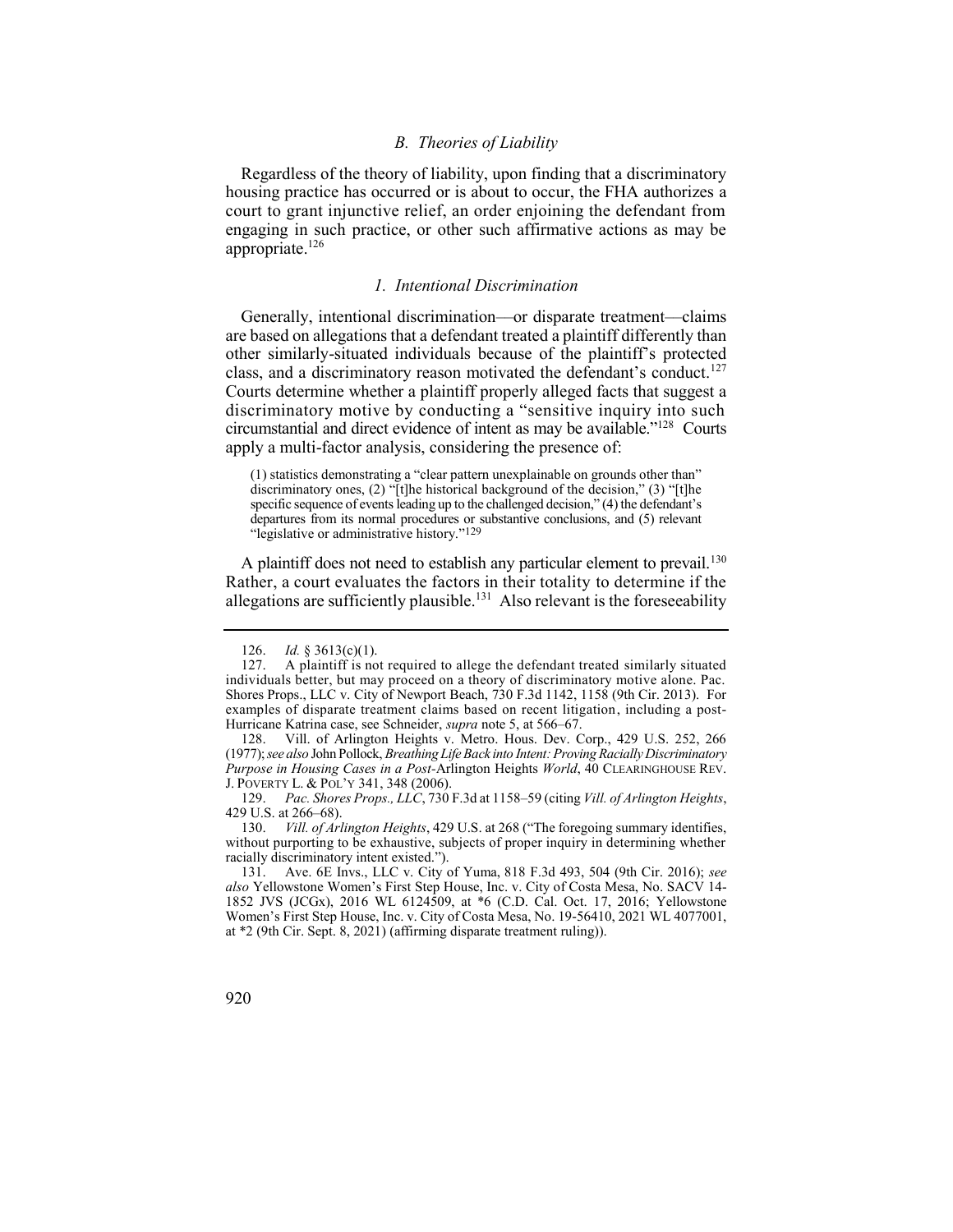of segregative consequences, including "[a]dherence to a particular policy or practice, with *full knowledge* of the predictable effects of such adherence upon racial imbalance."<sup>132</sup>

## *2. Discriminatory Effects*

 Absent discriminatory intent, a practice is unlawful if it "actually or predictably results in a disparate impact on a group of persons or creates, increases, reinforces, or perpetuates segregated housing patterns," and the practice could be served by another practice that has a less discriminatory "substantial, legitimate, nondiscriminatory interests supporting the challenged effect."<sup>133</sup>

 In 2013, under its authority to administer and enforce the FHA, HUD issued a disparate impact rule adopting a three-step burden-shifting framework for discriminatory effect claims:<sup>134</sup>

- 1. The plaintiff has the burden of proving that a challenged practice caused or predictably will cause a discriminatory effect.
- 2. If the plaintiff satisfies that burden, the defendant has the burden of proving that the challenged practice is necessary to achieve one or more substantial, legitimate, nondiscriminatory interests of the defendant.
- 3. If the defendant satisfies the burden, the plaintiff may still prevail upon proving that the defendant's interests could be served by another practice that has a less discriminatory effect.<sup>135</sup>

 This framework and the *Texas Department of Housing and Community Affairs v. Inclusive Communities Project, Inc.* (*ICP*) decision, through which the Supreme Court endorsed the disparate impact theory of liability under the FHA, is discussed in detail *infra.* 

 135. *See* Reinstatement of HUD's Discriminatory Effects Standard, 86 Fed. Reg. at 33,591.



 132. Pollock, *supra* note 128, at 349 (quoting Columbus Bd. of Educ. v. Penick, 443 U.S. 449, 465 (1979)).

<sup>133. 24</sup> C.F.R. § 100.500 (2013).

 134. 42 U.S.C. §§ 3535(d), 3608(a); 24 C.F.R. §§ 100.1, 100.500 (2013); Reinstatement of HUD's Discriminatory Effects Standard, 86 Fed. Reg. 33,590, 33,591 (June 25, 2021) (codified at 24 C.F.R. pt. 100).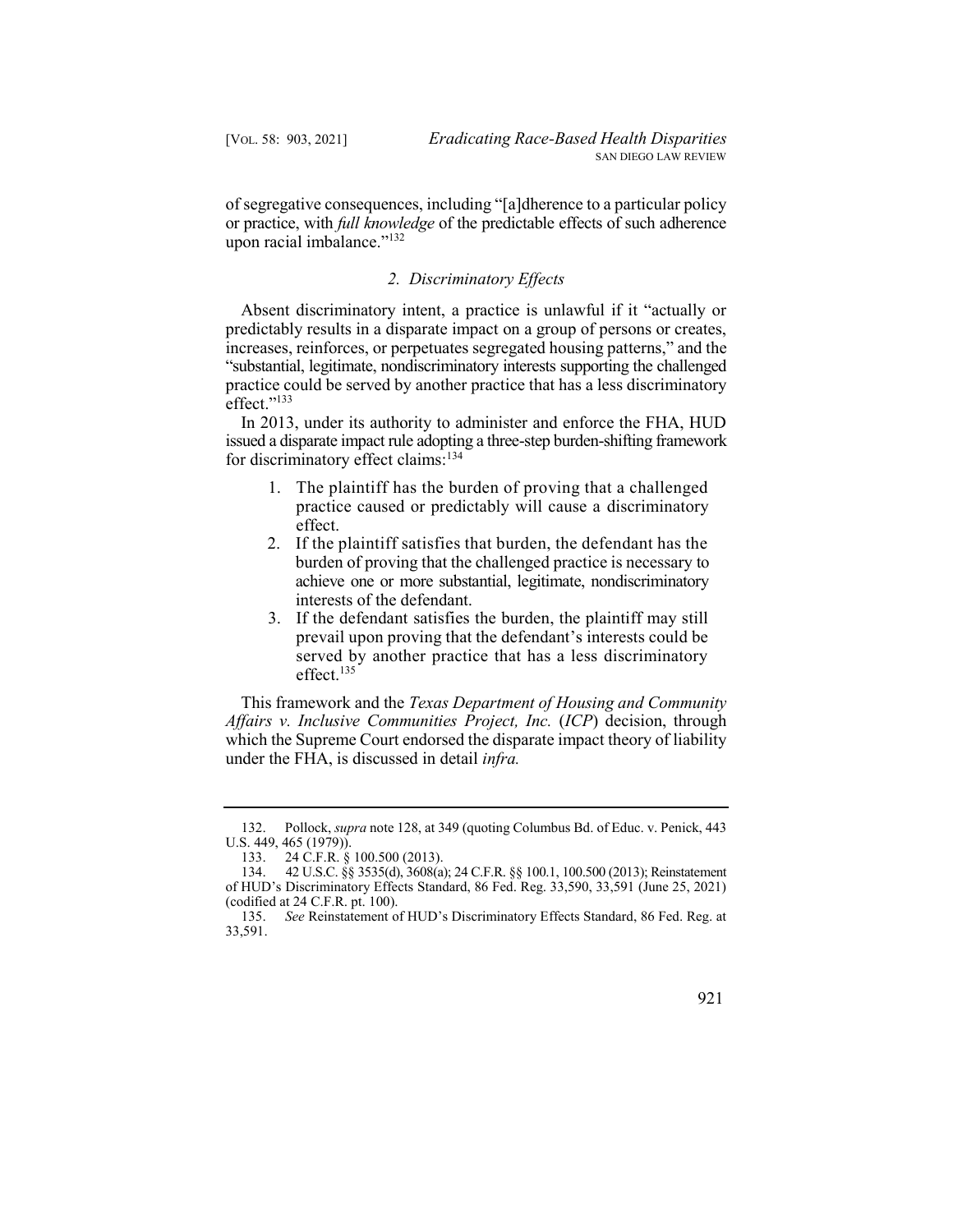# *C. Discriminatory Effects Analysis*

 In *ICP,* the Court endorsed liability based on discriminatory effects to "permit plaintiffs to counteract unconscious prejudices and disguised animus FHA.<sup>137</sup> While the importance of implicit bias in the context of discrimination was not novel, the Court's explicit reference to it was significant.<sup>138</sup> Discrimination and segregation persist, not because of explicit forms of exclusion like racial covenants, but because of structural racism and that escape easy classification as disparate treatment" and "prevent segregated housing patterns that may otherwise result from covert and illicit stereotyping."136 Before *ICP*, federal appellate courts and HUD had already adopted the discriminatory effects theory of liability under the implicit bias.<sup>139</sup>

racially biased manner, often a result of implicit bias.<sup>140</sup> For example, segregation.<sup>141</sup> Given the evidentiary hurdles inherent in requiring an express When government officials have discretion, they often use it in a despite federal integration goals, HUD's deference to local public housing authorities to administer housing programs has often contributed to purpose to discriminate, being able to prove cases through disparate impact is vital, especially for implicit bias, because "unconscious racism . . . underlies much of the racially disproportionate impact of governmental policy."<sup>142</sup>

139. *See* JILLIAN OLINGER, KELLY CAPATOSTO & MARY ANA MCKAY, CHALLENGING RACE AS RISK: HOW IMPLICIT BIAS UNDERMINES HOUSING OPPORTUNITY IN AMERICA— AND WHAT WE CAN DO ABOUT IT 8–9 (2017).

141. *Id.* at 212–13.

<sup>136.</sup> *ICP*, 576 U.S. at 521, 540.

 137. *See* Implementation of the Fair Housing Act's Discriminatory Effects Standard, 78 Fed. Reg. 11,460, 11,461 & n.12, 11,462 & n.28 (Feb. 15, 2013) (codified at 24 C.F.R. pt. 100) (identifying cases for both disparate impact and segregative effect).

 138. *See* Honorable Janet Bond Arterton, *Unconscious Bias and the Impartial Jury*, 40 CONN. L. REV. 1023, 1028 (2008); Larry G. Simon, *Racially Prejudiced Government Actions: A Motivation Theory of the Constitutional Ban Against Racial Discrimination*, 15 SAN DIEGO L. REV. 1041, 1111 (1978); Justin Steil, *Disparate Impact and an Antisubordination Approach to Civil Rights and Urban Policy*, POVERTY & RACE, Sept. 6, 2019, at 1, 3, 4.

 140. *See, e.g.*, Philip D. Tegeler, *Housing Segregation and Local Discretion,* 3 J.L. & Pol'y 209, 212–16, 236 (1994) (discussing ways in which federal government grants discretion to local housing authorities, resulting in a system that tends to exclude and promote segregation).

 142. Charles R. Lawrence III, *The Id, the Ego, and Equal Protection: Reckoning with Unconscious Racism* 39 STAN. L. REV. 317, 355 (1987).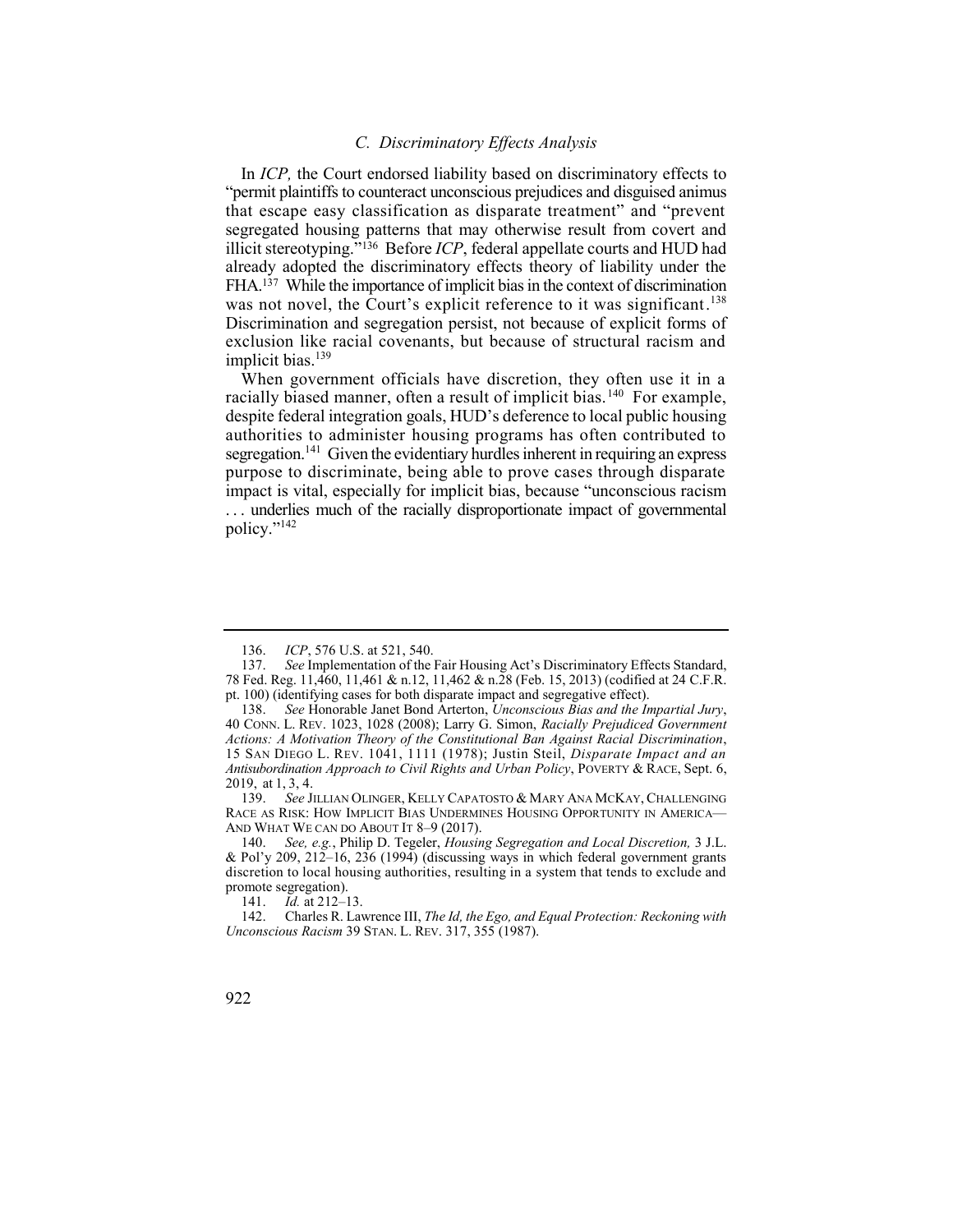## *1. Prima Facie Case: Identifying a Policy and Causation*

 To set forth a prima facie case, a plaintiff "has the burden of proving effect."<sup>143</sup> Courts look to whether allegations, including statistical evidence, demonstrate the challenged policy's discriminatory outcomes or effects.<sup>144</sup> that a challenged practice caused or predictably will cause a discriminatory

identify the specific policy causing the disparity.<sup>145</sup> In  $\overline{ICP}$ , the Court must "concentrate on the elimination of the offending practice."<sup>146</sup> "[A] disparity."<sup>147</sup> Through its robust causality discussion, the Court explained the importance of requiring the plaintiff to identify a specific policy.<sup>148</sup>  The Court cited *Wards Cove Packing Company, Inc. v. Atonio*, where the for disparate impact.149 The *ICP* decision explained: "A robust causality from being held liable for racial disparities they did not create."<sup>150</sup> The unconnected to a policy, is insufficient.151 Two years later, in *Bank of*  In addition to allegations and statistical evidence, a plaintiff must stated that identifying a specific policy is essential because any remedy disparate-impact claim that relies on a statistical disparity must fail if the plaintiff cannot point to a defendant's policy or policies causing that Court reversed a Ninth Circuit employment law ruling on grounds that statistics alone, without a challenge to a specific practice, were insufficient requirement ensures that '[r]acial imbalance . . . does not, *without more*, establish a prima facie case of disparate impact and thus protects defendants Court used the terms "without more" to emphasize how a disparity alone, *America Corporation v. City of Miami*, the Court held causation under the

<sup>143. 24</sup> C.F.R. § 100.500(c) (2013).

 144. *See* NAACP v. N. Hudson Reg'l Fire & Rescue, 665 F.3d 464, 479 (3d Cir. 2011) (noting that 0.62% of firefighters hired were African-American, compared to an African-American population of 3.4%); Keith v. Volpe, 858 F.2d 467, 484 (9th Cir. 1988) (noting that action "had twice the adverse impact on minorities as it had on whites"); Huntington Branch, NAACP v. Town of Huntington, 844 F.2d 926, 929 (2d Cir. 1988) (noting that impact was "three times greater on blacks than on the overall population"), *aff'd per curiam*, 488 U.S. 15 (1988).

 145. *See ICP*, 576 U.S. at 542.

<sup>146.</sup> *Id.* at 544.<br>147. *Id.* at 542.

<sup>147.</sup> *Id.* at 542.<br>148. *Id.* at 521. 148. *Id.* at 521.

 149. *Id.* at 542 (quoting Wards Cove Packing Co. v. Atonio, 490 U.S. 642, 653 (1989)).

 150. *Id.* (emphasis added) (quoting *Wards Cove Packing Co.*, 490 U.S. at 653).

 151. *Id.* (quoting *Wards Cove Packing Co.*, 490 U.S. at 653).

<sup>923</sup>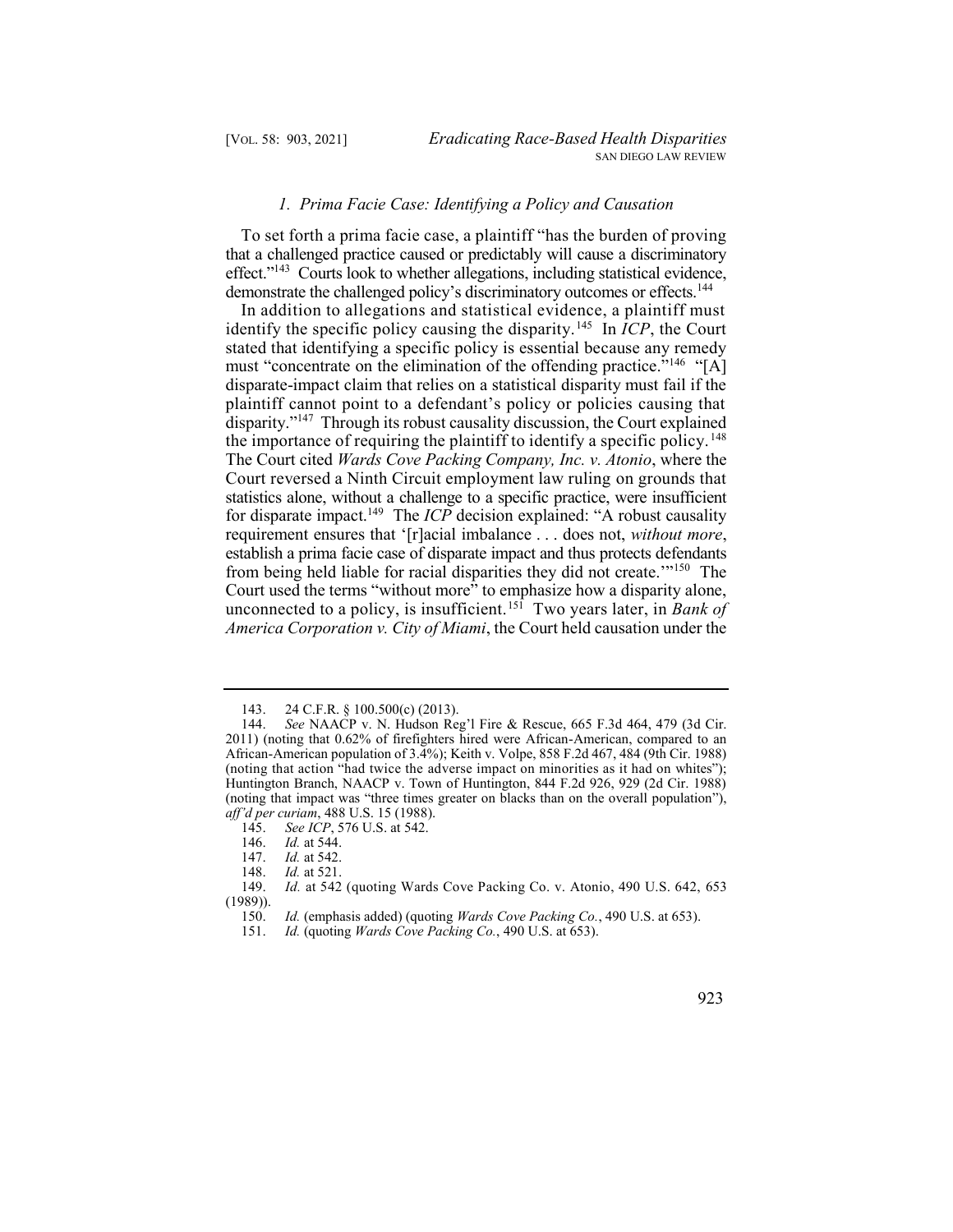FHA requires "some direct relation between the injury asserted and the injurious conduct alleged."<sup>152</sup>

 In addition to discussing robust causality, the *ICP* decision included [or] unnecessary."<sup>153</sup> Like robust causality, the Court did not add a new language regarding barriers, specifically those that are "artificial, arbitrary, requirement for discriminatory effect claims, but simply provided context for the review of such claims.<sup>154</sup>

 analysis.155 In *Griggs*, the Court held that policies "neutral on their face, to 'freeze' the status quo of prior employment practices."156 In *ICP,* the In discussing "artificial, arbitrary, or unnecessary" barriers, the Court cited *Griggs v. Duke Power Company*, an employment case, to describe the safeguards in place within the traditional discriminatory effects and even neutral in terms of intent, cannot be maintained if they operate Court consistently cited *Griggs* at page 431, which stated: Congress requires "the removal of artificial, arbitrary, and unnecessary barriers to employment *when the barriers operate invidiously to discriminate* on the basis of racial or other impermissible classification."<sup>157</sup>

 *ICP* held that when a seemingly reasonable, necessary policy has a an "artificial, arbitrary, and unnecessary barrier."158 The decision goes on disparate impact *and* there is a less discriminatory alternative, the FHA requires the policy to be struck down because the policy then constitutes

156. *Id.* at 430.<br>157. *Id.* at 431

<sup>158.</sup> *ICP*, 576 U.S. at 540–46. In *Avenue 6E Investments, LLC v. City of Yuma*, the court cited *ICP* in applying the "artificial, arbitrary, and unnecessary barrier" language to challenges to facially neutral policies. *Ave. 6E Invs.*, 818 F.3d at 503. The Ninth Circuit stated, "disparate impact not only serves to uncover unconscious or consciously hidden biases, but also targets "artificial, arbitrary, and unnecessary barriers" to minority housing and integration that can occur through unthinking, even if not malignant, policies of developers and governmental entities." *Id.* (citing *ICP*, 576 U.S. at 540). In this way, disparate impact "recognize[s] that the arbitrary quality of thoughtlessness can be as disastrous and unfair to private rights and the public interest as the perversity of a willful



<sup>152.</sup> Bank of Am. Corp. v. City of Mia., 137 S. Ct. 1296, 1306 (quoting Holmes v. Sec. Inv. Prot. Corp., 503 U.S. 258, 268 (1992)) (noting that city alleged banks issued mortgages in a discriminatory manner, impaired fair housing and benefits of an integrated community, decreased city's tax revenues, and increased costs related to foreclosure properties in disproportionately minority neighborhoods and directing the lower court to determine the issue of causation but found that allegations laid within FHA's zone of interest).

 153. *ICP*, 576 U.S. at 540 (quoting Griggs v. Duke Power Co., 401 U.S. 424, 431  $(1971)$ ).

 154. *See id.* at 540–44.

 155. *See Griggs,* 401 U.S. at 427–32 (noting statistical evidence showed employer's high school diploma requirement and IQ test disproportionately adversely impacted Black employees and the employer argued the claim could not survive absent discriminatory intent, but the Court focused on the "consequences" of employer's practice).<br>156. Id. at 430.

 157. *Id*. at 431 (emphasis added); *see also ICP*, 576 U.S. at 540, 543, 544.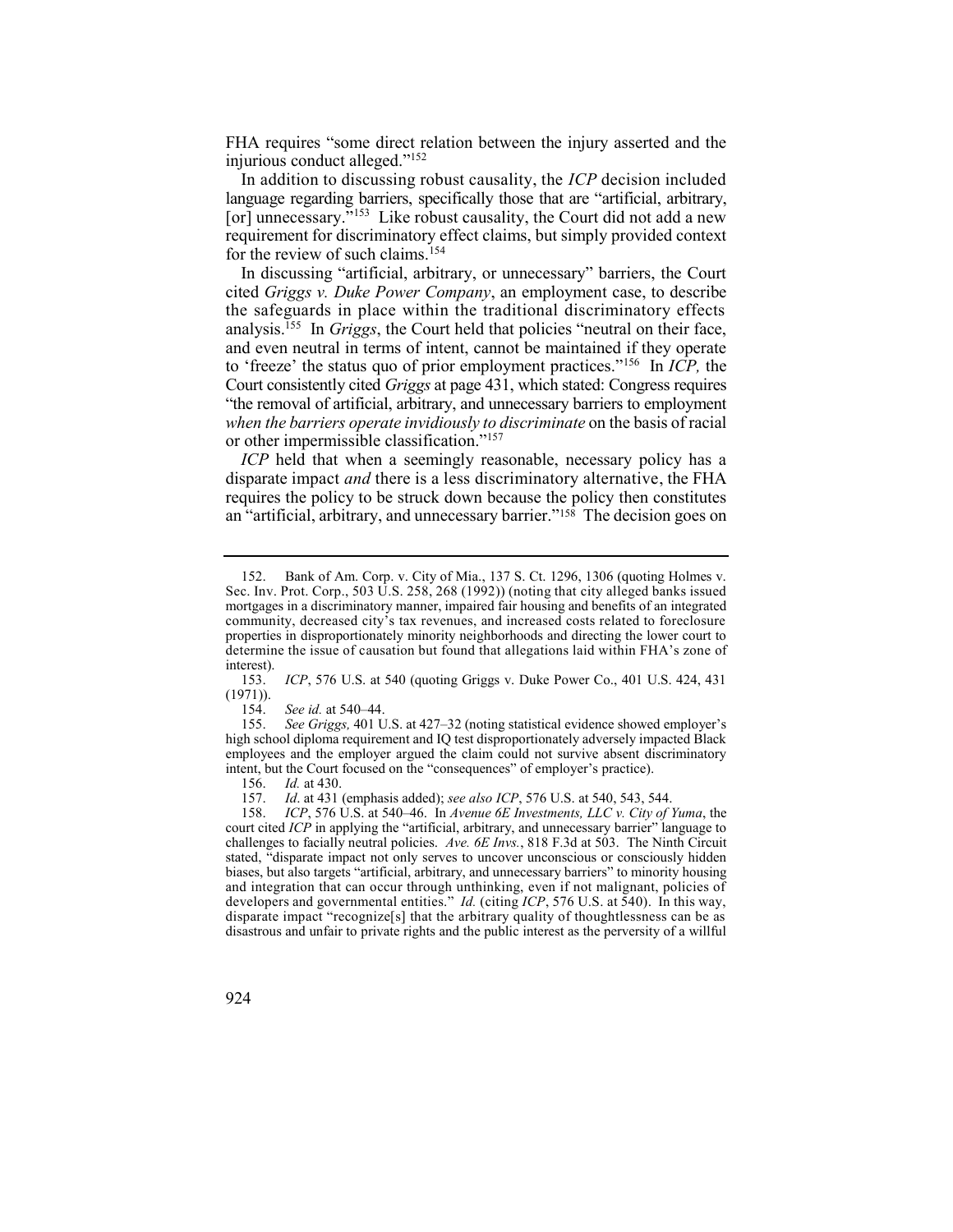ensures disparate impact liability is properly limited.<sup>159</sup> The safeguard in that accomplishes the same legitimate ends raised by the defendant.<sup>160</sup> At to explain how an existing governing regulation, 24 C.F.R. § 100.500(c), that regulation requires a plaintiff to establish a less discriminatory alternative the final stage in the burden shifting analysis, a policy that causes an adverse impact despite the existence of a less discriminatory alternative is deemed arbitrary, artificial, or unnecessary.<sup>161</sup>

 The Court discussed the safeguards in place when addressing potential change the burden-shifting approach.<sup>162</sup> In fact, the Court referenced existing disparate-impact liability has "always" been properly limited.<sup>163</sup> After all, concerns, but did not add new requirements for a prima facie case or limitations and safeguards multiple times and explicitly stated that

160. *Id.* at 541.

 outcomes of their policies in every zoning decision made — MR. KELLER: And each regulated entity is going to have to examine the racial

JUSTICE SOTOMAYOR: No.

MR. KELLER: —in every raise in rent —

 they set up any policies, think about what is the most race-neutral policy. That's a very different thing. That, I think, everyone is obligated to do. JUSTICE SOTOMAYOR: What they do is what everyone should do. Is before

MR. KELLER: And that's precisely what the Department –

 has an – a race effect that's not necessary, can they win. JUSTICE SOTOMAYOR: It's only if the other side proves that a qualification

 Transcript of Oral Argument at 54, Tex. Dep't of Hous. & Cmty. Affs. v. Inclusive Cmtys. Project, Inc., 576 U.S. 519 (2015) (No. 13-1371).

162. *ICP*, 576 U.S. at 540–44.

 163. *See, e.g.*, *id.* at 521 ("But disparate-impact liability has always been properly limited in key respects . . . ."); *id.* at 541 ("An important and appropriate means of ensuring that disparate-impact liability is properly limited is to give housing authorities and private developers leeway to state and explain the valid interest served by their policies. This step of the analysis is analogous to the business necessity standard under Title VII and provides a defense against disparate-impact liability." (citing 78 Fed. Reg. 11,470 (Feb. 15, 2013)); *id.* at 542 ("Without adequate safeguards at the prima facie stage, disparate-impact liability might . . . ."); *id.* at 544 ("The limitations on disparate-impact liability discussed here are also necessary to protect . . . ."); *id.* ("Were standards for proceeding with disparateimpact suits not to incorporate at least the safeguards discussed here, then . . . ."). For discussion of the Court's use of the term "valid" in reference to government priorities,

 scheme." United States v. City of Black Jack, 508 F.2d 1179, 1185 (8th Cir. 1974); *see also* Nat'l Fair Hous. All. v. Fed. Nat'l Mortg. Ass'n, 294 F. Supp. 3d 940, 947 (N.D. Cal. 2018) (subsequent ruling on motion to dismiss amended complaint did not address disparate impact claim, *Nat'l Fair Hous. All. v. Fed. Nat'l Mortg. Ass'n*, No. C 16-06969 JSW, 2019 WL 3779531, at \*4 (N.D. Cal. Aug. 12, 2019)).

 159. *ICP*, 576 U.S. at 541 (citing 78 Fed. Reg. 11,460, 11,470 (Feb. 15, 2013)).

 161. *See id.* at 543–44; 24 C.F.R. § 100.500 (2013). For example, see the *ICP* oral argument: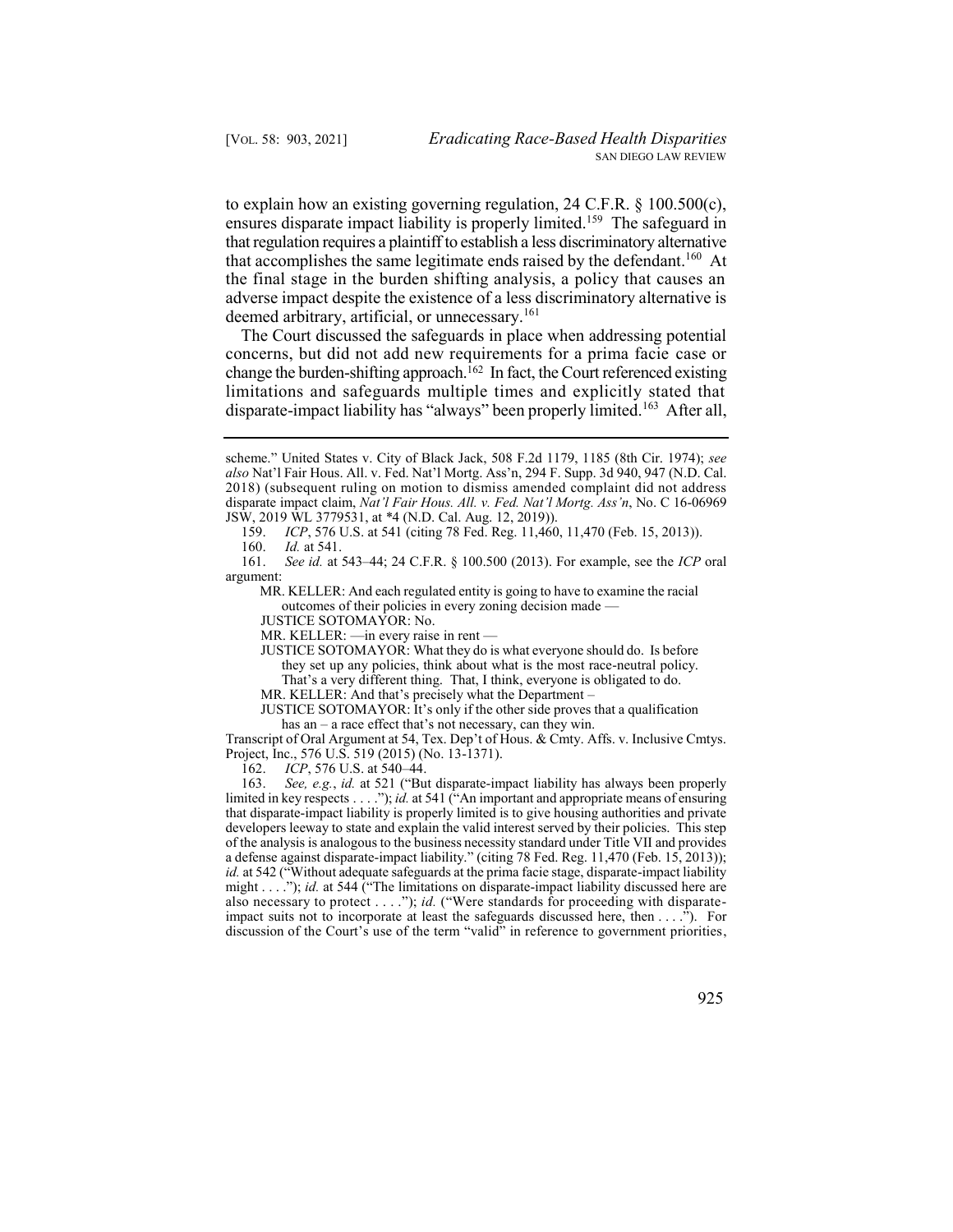the Court granted *certiorari* on the question of whether disparate impact claims were cognizable under the FHA, not on whether the standard set out by HUD should apply to such claims.<sup>164</sup>

# *2. Segregative Effect Claims*

 A segregative effect claim challenges a practice that causes a reinforces, or perpetuates" that segregated housing pattern.<sup>166</sup> Most discriminatory effect by "creat[ing], increas[ing], reinforc[ing], or perpetuat[ing] segregated housing patterns."<sup>165</sup> For a segregative effect claim, a plaintiff must first identify a "segregated housing pattern[ ]," and second demonstrate how the challenged practice "actually or predictably" "creates, increases, segregative effect claims challenge local policies or actions.<sup>167</sup>

 Unlike traditional disparate impact claims, which require analysis of the effects of the challenged policy on a protected class, segregative effect claims center on how the challenged policy affects residential segregation in a specific geographic area.<sup>168</sup> While separate claims,<sup>169</sup> they are not mutually exclusive, and successful segregative effect claims are generally brought with additional FHA claims.170

 claim as a "community."171 The geographic area is therefore the boundaries HUD describes the population at risk of harm in a segregative effect

 168. For example, if a plaintiff alleges a discriminatory effect based on the way a policy disproportionately adversely impacts racial minorities, it is a disparate impact claim based on greater effect. Schwemm, *supra* note 166, at 713–14. If, however, the plaintiff alleges that the discriminatory effect is based on how the policy reinforces—or will predictably reinforce—segregation, it is a segregative effect claim. *Id.* 

 169. Regarding the separate nature of the segregative effect claim, see Nat'l Fair Hous. All. v. Deutsche Bank, No. 18 C 0839, 2018 WL 6045216, at \*30 (N.D. Ill. Nov. 19, 2018) (subsequent ruling on amended complaint denied motion to dismiss segregative effect claim, *Nat'l Fair Hous. All. v. Deutsche Bank Nat'l Tr.*, No. 18 CV 839, 2019 WL 5963633, at \*20 (N.D. Ill. Nov. 13, 2019)).

 170. Regarding success of segregative effect claims through 2018, see Schwemm, *supra* note 166, at 735–37. Regarding inconsistent outcomes, depending on the protected class in the traditional disparate impact claim*,* see Anderson Grp., LLC v. City of Saratoga Springs, 805 F.3d. 34, 49–50 (2d Cir. 2015).

 171. Schwemm*, supra* note 166, at 738.

see Stacy Seicshnaydre, *Disparate Impact and the Limits of Local Discretion After Inclusive* Communities, 24 GEO. MASON L. REV. 663, 691 (2017).

 164. *See ICP*, 576 U.S. at 525.

 165. 24 C.F.R. § 100.500(a) (2013).

 166. *Id.*; *see also* Robert G. Schwemm, *Segregative-Effect Claims Under the Fair Housing Act*, 20 N.Y.U. J. LEGIS. & PUB. POL'Y 709, 738–39 (2017) (noting HUD's discriminatory effects regulations requires two elements for a segregative effect claim (citing 24 C.F.R. § 100.500(a)  $(2013)$ ).

<sup>167.</sup> Raden, *supra* note 94, at 389; Schwemm, *supra* note 166, at 715.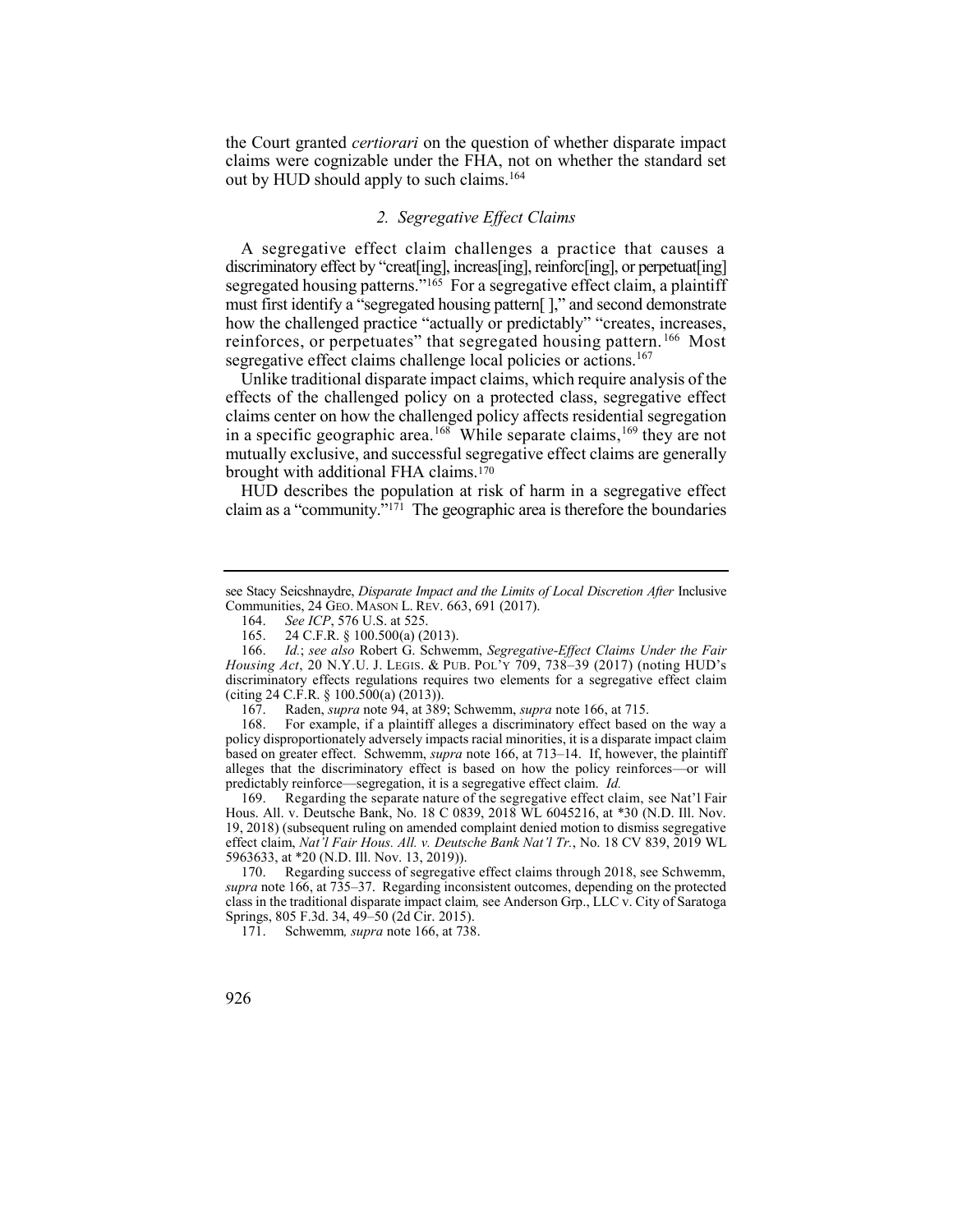within which a harmed community exists.<sup>172</sup> Compared to the geographic area at issue in traditional disparate impact claims, the area at issue in a segregative effect claim is generally smaller. $173$ 

 Recently, in a case involving discriminatory effect claims––including a too broad a geographic area in justifying a zoning denial.<sup>174</sup> Recognizing populated by minority residents."<sup>175</sup> The Ninth Circuit declared that such rejected segregative effect claim––the Ninth Circuit found a city relied on the extent to which segregation can exist at the granular level, the Ninth Circuit denounced allowing cities to deny housing in one area by "scouring large swaths of a city for housing in another part of town that is largely reasoning "ignores the fact that neighborhoods change from mile to mile, if not from block to block . . . ."<sup>176</sup>

for that geographic area.<sup>177</sup> While traditional disparate impact claims can based on census data.<sup>178</sup> Evidence can also include dissimilarity indices and geographic information system mapping.<sup>179</sup> In cases involving proposed courts consider evidence on the demographic makeup of residents of the proposed development and the need for the type of affordable housing.<sup>180</sup> Once the geographic area is determined, the focus narrows to the data be based on various data sources, segregative effect claims are generally construction, in addition to census data for the target geographic area,

 172. *Id.* The geographic area in segregative effect claims may be a locality, like the City of Black Jack. *See* United States v. City of Black Jack, 508 F.2d 1179, 1182 (8th Cir. 1974). The area may instead be a neighborhood or area within a city, such as in the city of Yuma. *See Ave. 6E Invs.*, 818 F.3d at 511–13.

 173. Schwemm*, supra* note 166, at 738.

 174. *Ave. 6E Invs.*, 818 F.3d at 511–13.

<sup>175.</sup> *Id.* at 511.

<sup>176.</sup> *Id*.

 177. Schwemm, *supra* note 166, at 738–39 (noting the analysis for a segregative effect claim).

 178. *Id.* For example, the plaintiffs in *Village of Arlington Heights* effectively used census data to compare the demographics of the target community, a 99% white suburb of Chicago, and the diverse metropolitan area, resulting in the Seventh Circuit finding "overwhelming" racial segregation. *Id.* at 739; *Vill. of Arlington Heights*, 429 U.S. at 255 ("According to the 1970 census, only [twenty-seven] of the Village's 64,000 residents were black.").

<sup>179.</sup> Raden, *supra* note 94, at 400; LEAH HENDEY & MYCHAL COHEN, USING DATA TO ASSESS FAIR HOUSING AND IMPROVE ACCESS TO OPPORTUNITY: A GUIDEBOOK FOR COMMUNITY ORGANIZATIONS 123 (2017); ROBERT G. SCHWEMM, HOUSING DISCRIMINATION LAW 404–09 (1983); *see also* Nat'l Fair Hous. All. v. Bank of Am., 401 F. Supp. 3d 619, 641 (D. Md. 2019).

 180. Schwemm*, supra* note 166, at 740.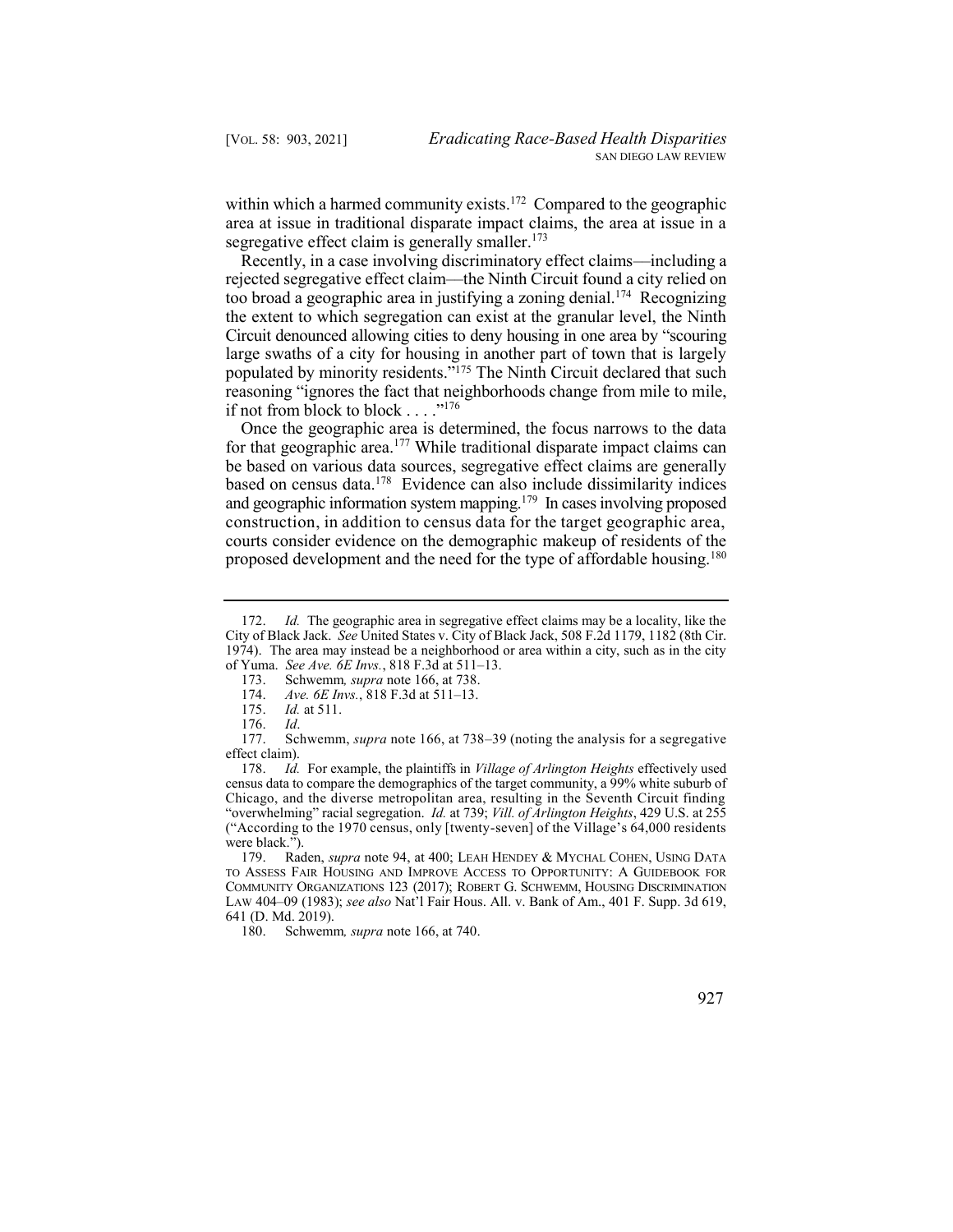FHA's goal of integration.<sup>181</sup> The Court noted while the FHA does not "force effects or perpetuating segregation."<sup>182</sup> In addition, the Court cited with  *Jack* and *Huntington Branch, NAACP v. Town of Huntington*. 183 In segregation but did not set forth a segregative effect claim.<sup>184</sup> In *ICP*, the Court recognized the segregative effect theory and the housing authorities to reorder their priorities," it does aim "to ensure that those priorities can be achieved without arbitrarily creating discriminatory approval two perpetuation-of-segregation cases, *United States v. Black*  discussing these "heartland" of disparate-impact liability cases, the Court also cited a third case, the complaint of which described perpetuation of

barring new multifamily housing.<sup>185</sup> The plaintiffs presented evidence racial segregation.<sup>186</sup> The Eighth Circuit considered the segregated housing In *Black Jack,* plaintiffs challenged a white St. Louis suburb's ordinance that Black individuals would live in the development and challenged the ordinance on grounds that it had a discriminatory effect and perpetuated patterns, rejected the city's justifications, and enjoined the ordinance on grounds "that the exclusion of the townhouses would contribute to the perpetuation of segregation in a community which was 99% white."<sup>187</sup>

in a predominantly white neighborhood.<sup>188</sup> The zoning plan limited new multifamily developments to a segregated urban renewal area.<sup>189</sup> Plaintiffs brought challenges based on both disparate impact and segregative effect.<sup>190</sup> The Second Circuit affirmed the appellate court's ruling for plaintiffs on their disparate impact claim, and after ruling that the city's action also In *Huntington Branch,* plaintiffs challenged a highly segregated white suburb's refusal to rezone land to allow a subsidized housing development perpetuated segregation, recognized how the appellate court failed to consider plaintiffs' segregative effect claim.<sup>191</sup>

 claims, two of which will be discussed here. In *Ave. 6E Invs., LLC v. City of Yuma,* the Ninth Circuit recognized the segregative effect claim within the theory of disparate-impact liability: "[T]he FHA also encompasses a Decisions after *ICP* recognize FHA-based perpetuation-of-segregation

 181. *ICP*, 576 U.S. at 546–47.

<sup>182.</sup> *Id.* at 540.

<sup>183.</sup> *Id.* at 535–36.

 184. *Id.* at 539–40; *see also* Transcript of Oral Argument at 49–50, *ICP*, 576 U.S. 519.

 185. United States v. City of Black Jack, 508 F.2d 1179, 1179–80 (8th Cir. 1974).

<sup>186.</sup> *Id.* at 1186.

<sup>187.</sup> *Id.* 

 188. *Huntington Branch*, 844 F.2d at 928.

<sup>189.</sup> *Id.* 

 190. *See id.* at 933.

<sup>191.</sup> Schwemm, *supra* note 166, at 721.

<sup>928</sup>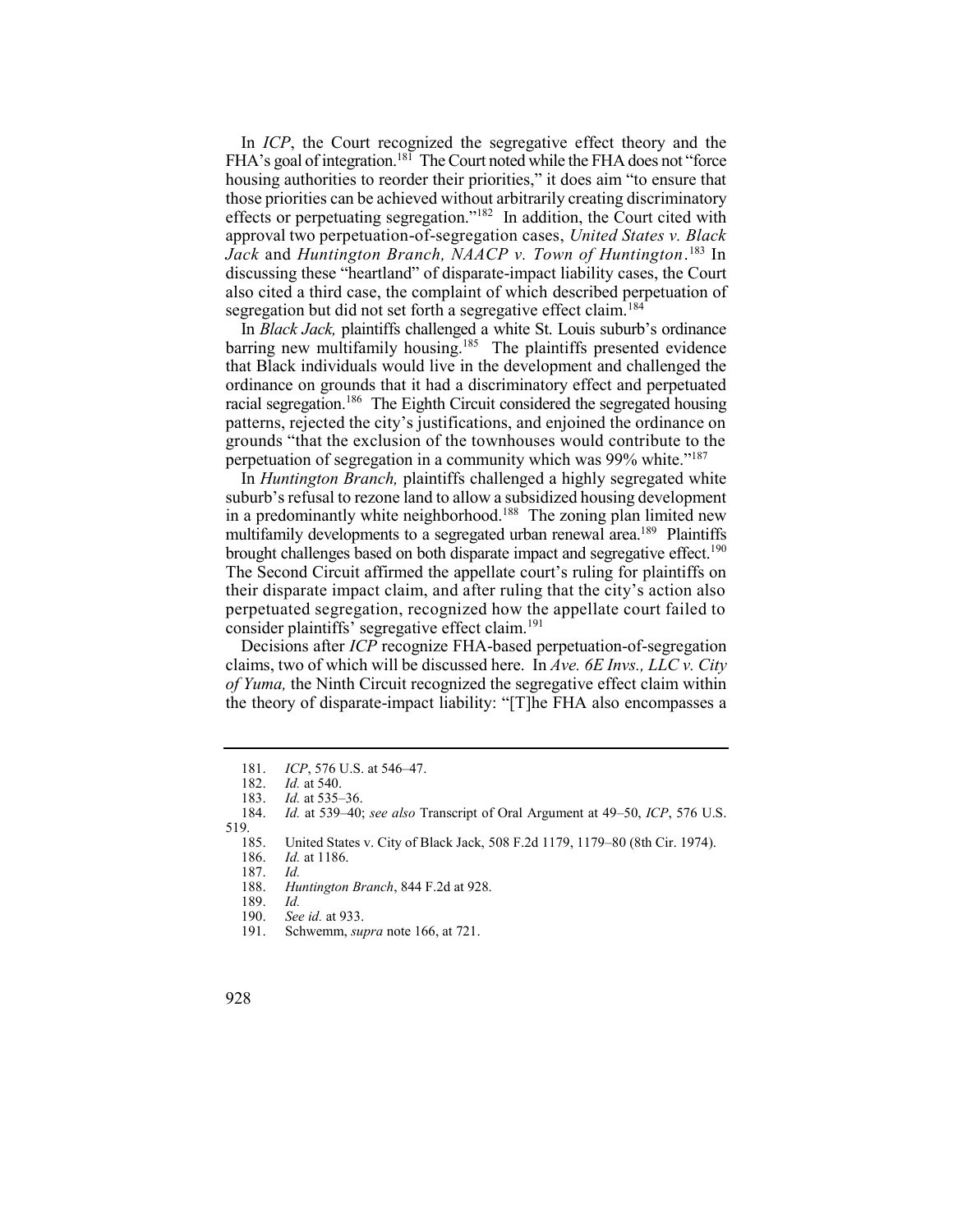second distinct claim of discrimination, disparate impact, that forbids actions by private or governmental bodies that create a discriminatory effect upon a protected class or perpetuate housing *segregation* without any concomitant legitimate reason."<sup>192</sup>

 In *Ave. 6E Invs.*, the Ninth Circuit recognized plaintiffs' separate that plaintiffs failed to set forth sufficient facts for this claim.<sup>193</sup> Reversing impact.194 In reaching this conclusion, the Ninth Circuit emphasized the of housing segregation"<sup>195</sup> The Ninth Circuit recognized how the FHA's perpetuation-of-segregation claim, but affirmed the district court's holding rulings adverse to plaintiffs on their disparate-treatment and disparateimpact claims, the Ninth Circuit held that the existence of similarly-priced housing elsewhere in the city did not negate the possibility of disparate importance disparate-impact liability has on "the continuing persistence disparate-impact theory of liability "has helped to change the old patterns prevalent in the 1960s and will continue to help produce a fairer and more just society."<sup>196</sup>

 The Ninth Circuit held that under the city's reasoning––where after –"would threaten the very purpose of the FHA."197 The Ninth Circuit found in majority minority parts of the city.<sup>198</sup> Such practices could cause cities to increase—rather than diminish—segregation.<sup>199</sup> The Ninth Circuit a zoning denial, the presence of similarly priced housing *anywhere* within a quadrant or part of a city would preclude a finding of disparate impact– such reasoning would "permit cities to block legitimate housing projects that have the by-product of increasing integration" by identifying housing

 199. Jonathan Zasloff, *The Price of Equality: Fair Housing, Land Use, and Disparate Impact*, COLUM. HUM. RTS. L. REV., Spring 2017, at 98, 143.



 192. *Ave. 6E Invs.*, 818 F.3d at 503 (emphasis added).

<sup>193.</sup> In *Ave. 6E Invs.*, a developer known for developing low and moderately priced homes sought to rezone land, and the city's planning staff recommended that the city council approve the change. *Id.* at 496, 498–99. Residents opposed the change primarily based on the demographics of the residents of the future homes. *Id.* at 499. The city council denied the rezoning, which was the first denial in seventy-six requests over three years. *Id.* at 497, 501. The plaintiff's FHA claims were based on discriminatory intent and disparate impact. *Id.* at 497. The court contested the sufficiency of the developer's discriminatory intent allegations and justified the city's denial based on the presence of other similarly priced housing opportunities in the area. *Id.* at 509 & n.10, 510, 513.

<sup>194.</sup> *Id.* at 497, 509.<br>195. *Id.* at 510.

*Id.* at 510.<br>*Id.* 

<sup>196.</sup> *Id.* 

*Id.* at 511.

<sup>198.</sup> *Id*.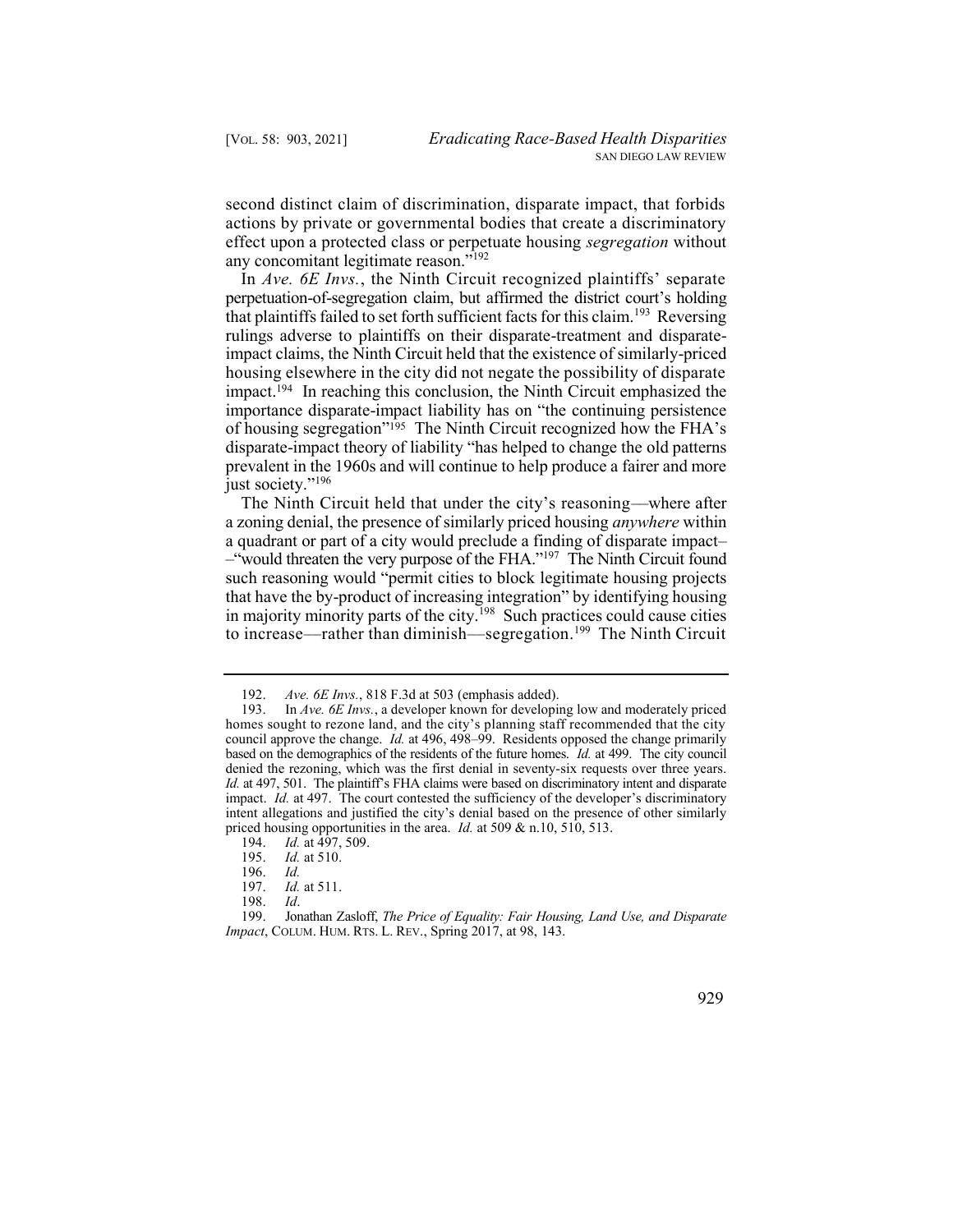went on to cite *ICP* in concluding: "Such segregated areas, when based on consciously or unconsciously biased decisions that disproportionately, and needlessly, adversely affect minorities, are the antithesis of what the [FHA] stands for."200

forth a prima facie case for its perpetuation-of-segregation claim.<sup>201</sup> The residential project, with 20% affordable units.<sup>202</sup> The developer challenged familial status, and perpetuation-of-segregation claims.<sup>203</sup> A jury returned In *Anderson Group, LLC v. City of Saratoga Springs*, a plaintiff set City of Saratoga Springs rezoned land to preclude the construction of high-density developments after a developer proposed a high-density the city's zoning policy through disparate impact, based on both race and a verdict in which it concluded that the city engaged in "disparate impact discrimination" and "in the perpetuation of segregation," but found the city liable only as to the disparate impact claim because the city met its burden for the segregative effect claim.<sup>204</sup>

and prevailed on both claims at a new trial.<sup>205</sup> However, the Second Circuit The city challenged the jury's verdict on grounds it was inconsistent, reinstated the original verdict, holding the city waived its argument regarding inconsistency, and any error in the verdict was not fundamental in light of the possibility that "a rule or policy may be invalidated on the ground that the legitimate governmental interest served can be achieved by alternatives with less discriminatory effect on families with children, even though that same legitimate governmental interest cannot be achieved by alternatives with less segregating effect on the community."<sup>206</sup>

Additional post-*ICP* cases discuss perpetuation-of-segregation claims.<sup>207</sup>

 207. *See, e.g.*, *Ave. 6E Invs.*, 818 F.3d at 513; *Anderson Grp.*, 805 F.3d. at 49–50;  *see also* Schwemm, *supra* note 166, at 729–35 (discussing *Mhany Management, Inc. v. County of Nassau* and *Boykin v. Fenty*); Mhany Mgmt., Inc. v. Cnty. of Nassau, 819 F.3d 581, 616–20 (2d Cir. 2016) (affirming findings of disparate impact based on both greater adverse effect and segregative effect in challenge to the city's zoning-related actions, but remanded on the issue of whether there were less discriminatory alternatives); Boykin v. Fenty, 650 F. App'x 42, 44–45 (D.C. Cir. 2016) (affirming rejection of plaintiffs' disparate impact claims, both greater adverse effect and segregative effect, against the District of Columbia's closure of a homeless shelter). The Fifth Circuit has also heard a case involving a segregative effect claim against a private actor instead of a government entity. *See* Inclusive Cmtys. Project, Inc. v. Lincoln Prop. Co., 920 F.3d 890, 901–09 (5th Cir. 2019) (affirming rejection of plaintiffs' disparate impact claims, both greater effect and



 200. *Ave. 6E Invs.*, 818 F.3d at 511.

 201. Anderson Grp., LLC v. City of Saratoga Springs, 805 F.3d 34, 49–50 (2d Cir.  $\frac{2015}{202}$ .

*Id.* at 38.

<sup>203.</sup> *Id.* 

<sup>204.</sup> *Id.* at 43.

<sup>205.</sup> *Id.* at 43–44.<br>206. *Id.* at 49–50.

*Id.* at 49–50.